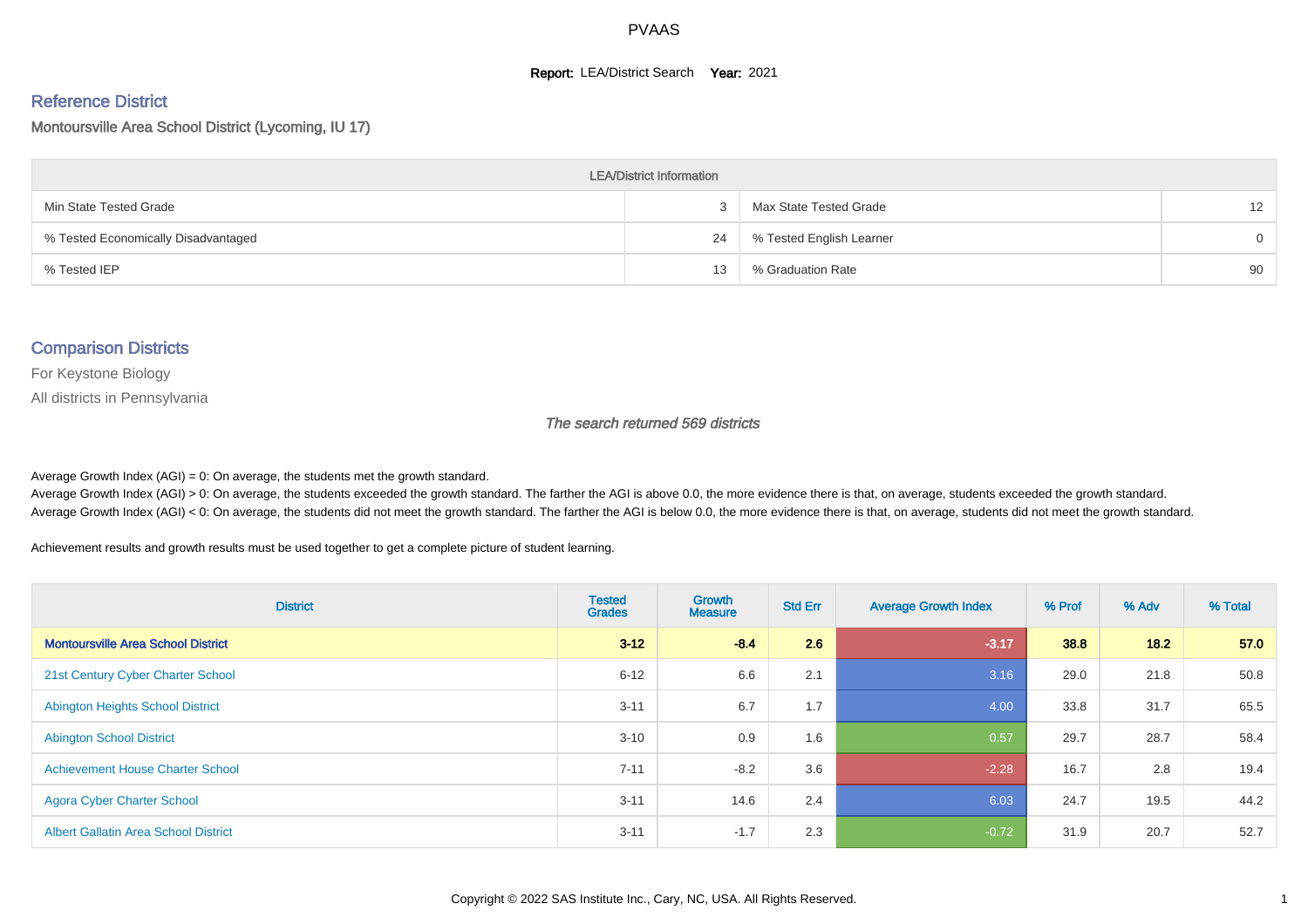| <b>District</b>                           | <b>Tested</b><br><b>Grades</b> | Growth<br><b>Measure</b> | <b>Std Err</b> | <b>Average Growth Index</b> | % Prof | % Adv   | % Total |
|-------------------------------------------|--------------------------------|--------------------------|----------------|-----------------------------|--------|---------|---------|
| <b>Montoursville Area School District</b> | $3 - 12$                       | $-8.4$                   | 2.6            | $-3.17$                     | 38.8   | $18.2$  | 57.0    |
| <b>Aliquippa School District</b>          | $3 - 11$                       | $-20.0$                  | 3.6            | $-5.54$                     | 1.7    | $0.0\,$ | $1.7$   |
| <b>Allegheny Valley School District</b>   | $3 - 11$                       | $-1.9$                   | 3.9            | $-0.48$                     | 31.8   | 11.4    | 43.2    |
| Allegheny-Clarion Valley School District  | $3 - 10$                       | 12.3                     | 4.1            | 3.03                        | 33.3   | 19.0    | 52.4    |
| <b>Allentown City School District</b>     | $3 - 12$                       | $-16.9$                  | 1.4            | $-12.37$                    | 5.9    | 0.4     | 6.3     |
| <b>Altoona Area School District</b>       | $3 - 12$                       | 0.1                      | 1.5            | 0.07                        | 29.0   | 13.8    | 42.8    |
| Ambridge Area School District             | $3-12$                         | $-19.4$                  | 2.5            | $-7.64$                     | 23.2   | 5.6     | 28.9    |
| <b>Annville-Cleona School District</b>    | $3-12$                         | 1.1                      | 2.4            | 0.45                        | 34.8   | 13.6    | 48.5    |
| <b>Antietam School District</b>           | $3 - 10$                       | $-9.5$                   | 3.7            | $-2.57$                     | 20.9   | 1.5     | 22.4    |
| <b>Apollo-Ridge School District</b>       | $3 - 12$                       | 9.5                      | 3.0            | 3.23                        | 34.0   | 9.4     | 43.4    |
| <b>Armstrong School District</b>          | $3 - 11$                       | 9.8                      | 1.6            | 6.22                        | 32.8   | 24.6    | 57.4    |
| Aspira Bilingual Cyber Charter School     | $3 - 11$                       | 5.1                      | 5.8            | 0.87                        | 4.8    | 0.0     | 4.8     |
| <b>Athens Area School District</b>        | $3 - 11$                       | 2.6                      | 2.3            | 1.11                        | 34.9   | 12.3    | 47.3    |
| <b>Austin Area School District</b>        | $3 - 11$                       | 2.6                      | 6.0            | 0.43                        | 25.0   | 18.8    | 43.8    |
| <b>Avella Area School District</b>        | $3 - 12$                       | 1.6                      | 4.7            | 0.34                        | 34.8   | 7.2     | 42.0    |
| <b>Avon Grove Charter School</b>          | $3 - 11$                       | 9.8                      | 3.1            | 3.18                        | 32.4   | 26.0    | 58.4    |
| <b>Avon Grove School District</b>         | $3 - 10$                       | 7.6                      | 1.4            | 5.29                        | 33.7   | 33.2    | 67.0    |
| <b>Avonworth School District</b>          | $3 - 10$                       | $-6.2$                   | 2.3            | $-2.68$                     | 35.9   | 14.1    | 50.0    |
| <b>Bald Eagle Area School District</b>    | $3 - 11$                       | 7.6                      | 2.5            | 3.00                        | 31.6   | 15.6    | 47.3    |
| <b>Baldwin-Whitehall School District</b>  | $3 - 11$                       | $-5.5$                   | 1.9            | $-2.93$                     | 32.0   | 14.7    | 46.7    |
| <b>Bangor Area School District</b>        | $3 - 12$                       | $-1.2$                   | 2.0            | $-0.60$                     | 25.8   | 12.7    | 38.5    |
| <b>Beaver Area School District</b>        | $3 - 10$                       | $-3.0$                   | 2.5            | $-1.16$                     | 25.8   | 27.8    | 53.6    |
| <b>Bedford Area School District</b>       | $3 - 11$                       | 6.4                      | 2.4            | 2.68                        | 31.0   | 20.6    | 51.6    |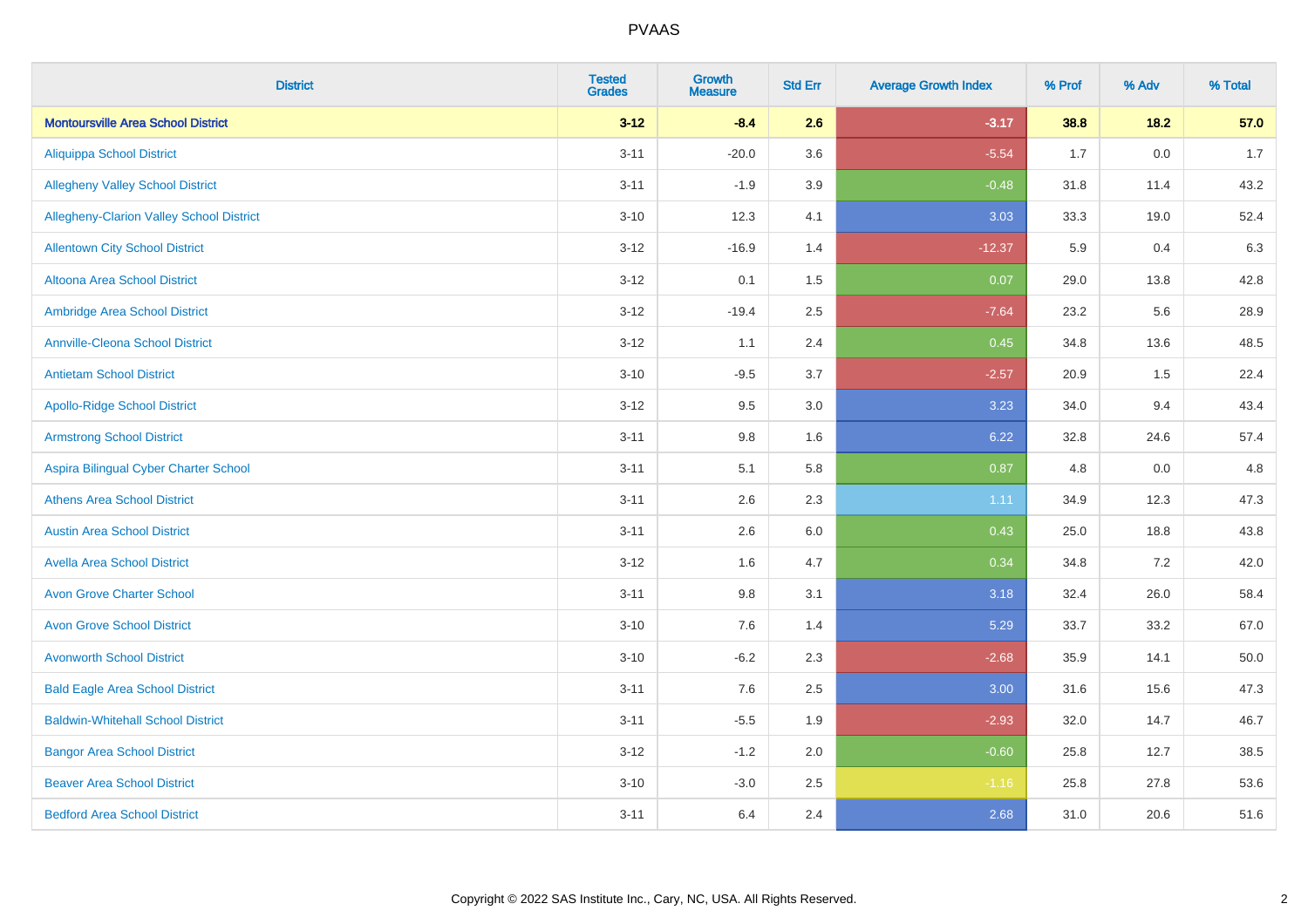| <b>District</b>                              | <b>Tested</b><br><b>Grades</b> | <b>Growth</b><br><b>Measure</b> | <b>Std Err</b> | <b>Average Growth Index</b> | % Prof | % Adv | % Total |
|----------------------------------------------|--------------------------------|---------------------------------|----------------|-----------------------------|--------|-------|---------|
| <b>Montoursville Area School District</b>    | $3 - 12$                       | $-8.4$                          | 2.6            | $-3.17$                     | 38.8   | 18.2  | 57.0    |
| <b>Belle Vernon Area School District</b>     | $3 - 11$                       | 11.1                            | 2.3            | 4.88                        | 31.6   | 25.4  | 57.1    |
| <b>Bellefonte Area School District</b>       | $3 - 11$                       | 6.7                             | 2.0            | 3.34                        | 28.8   | 21.5  | 50.2    |
| <b>Bellwood-Antis School District</b>        | $3 - 10$                       | 3.5                             | 2.8            | 1.24                        | 40.9   | 19.4  | 60.2    |
| <b>Belmont Charter School</b>                | $3 - 10$                       | 2.2                             | 3.4            | 0.64                        | 5.3    | 1.8   | 7.0     |
| <b>Bensalem Township School District</b>     | $3 - 11$                       | $1.0\,$                         | 1.6            | 0.63                        | 24.3   | 10.7  | 34.9    |
| <b>Benton Area School District</b>           | $3 - 10$                       | 8.1                             | 4.0            | 2.01                        | 35.7   | 28.6  | 64.3    |
| <b>Bentworth School District</b>             | $3 - 11$                       | 7.0                             | 3.0            | 2.36                        | 26.6   | 17.0  | 43.6    |
| <b>Berlin Brothersvalley School District</b> | $3 - 11$                       | 19.6                            | 4.0            | 4.93                        | 28.3   | 41.3  | 69.6    |
| <b>Bermudian Springs School District</b>     | $3 - 11$                       | 2.5                             | 2.4            | 1.05                        | 31.8   | 23.5  | 55.3    |
| <b>Berwick Area School District</b>          | $3 - 11$                       | $-6.9$                          | 2.4            | $-2.84$                     | 22.3   | 11.5  | 33.8    |
| <b>Bethel Park School District</b>           | $3 - 11$                       | $-4.4$                          | 1.7            | $-2.62$                     | 40.1   | 27.3  | 67.4    |
| <b>Bethlehem Area School District</b>        | $3 - 11$                       | $-4.5$                          | 1.1            | $-3.91$                     | 20.4   | 11.3  | 31.7    |
| <b>Bethlehem-Center School District</b>      | $3 - 10$                       | 2.1                             | 3.5            | 0.59                        | 32.3   | 4.6   | 36.9    |
| <b>Big Beaver Falls Area School District</b> | $3 - 11$                       | $-17.9$                         | 2.8            | $-6.27$                     | 9.4    | 2.8   | 12.2    |
| <b>Big Spring School District</b>            | $3 - 11$                       | $-9.8$                          | 2.3            | $-4.32$                     | 23.6   | 12.9  | 36.5    |
| <b>Blackhawk School District</b>             | $3 - 11$                       | 2.0                             | 2.3            | 0.87                        | 34.6   | 20.7  | 55.3    |
| <b>Blacklick Valley School District</b>      | $3 - 11$                       | $-0.9$                          | 3.9            | $-0.23$                     | 7.7    | 7.7   | 15.4    |
| <b>Blairsville-Saltsburg School District</b> | $3 - 11$                       | $-7.5$                          | 2.8            | $-2.67$                     | 20.1   | 8.2   | 28.3    |
| <b>Bloomsburg Area School District</b>       | $3 - 10$                       | 4.3                             | 3.4            | 1.26                        | 36.5   | 20.6  | 57.1    |
| <b>Blue Mountain School District</b>         | $3 - 10$                       | 12.2                            | 2.1            | 5.81                        | 30.7   | 26.1  | 56.8    |
| <b>Blue Ridge School District</b>            | $3 - 11$                       | 8.3                             | 3.7            | 2.24                        | 29.6   | 9.3   | 38.9    |
| <b>Boyertown Area School District</b>        | $3 - 11$                       | $-2.9$                          | 1.4            | $-2.06$                     | 30.8   | 22.6  | 53.4    |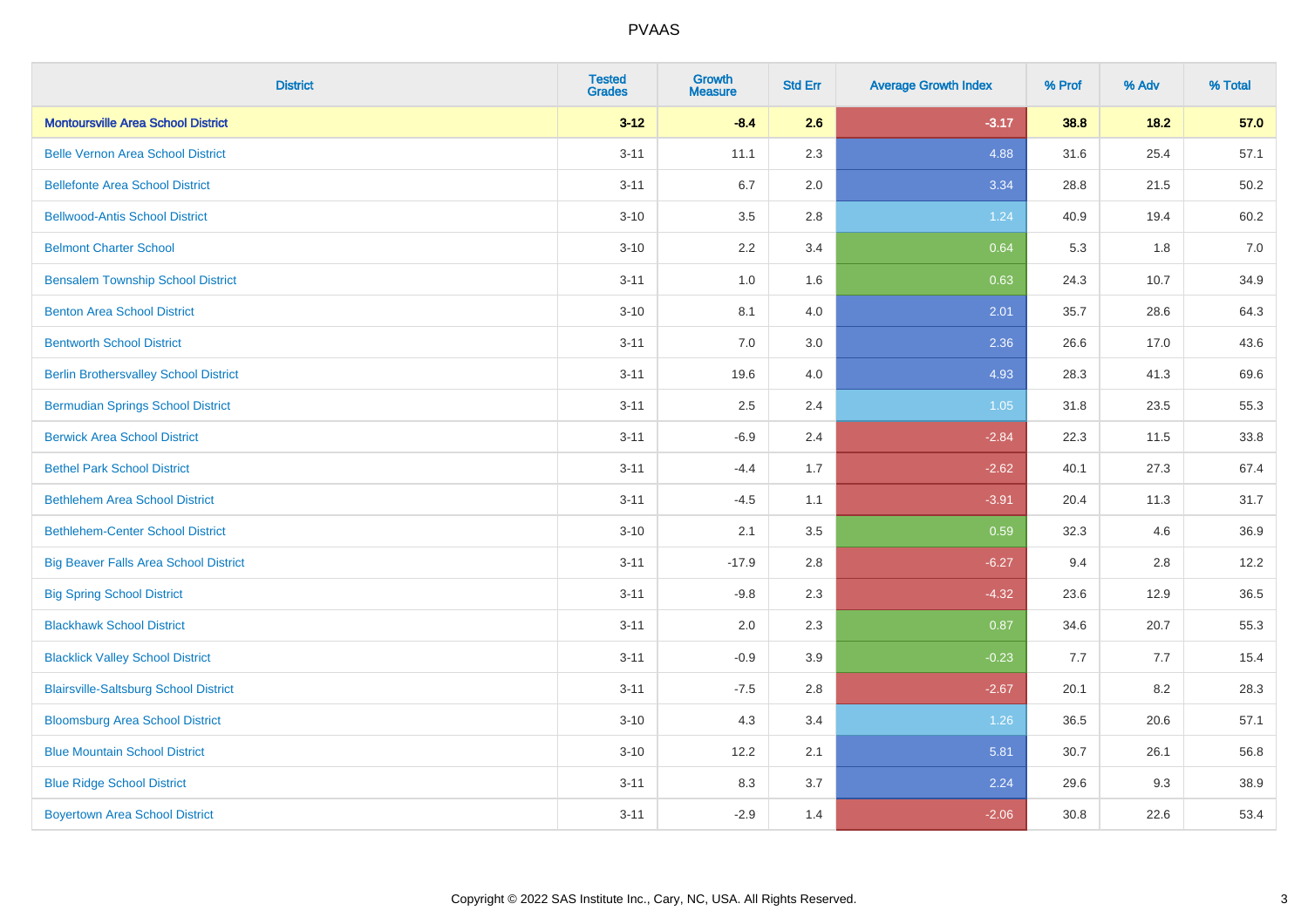| <b>District</b>                                 | <b>Tested</b><br><b>Grades</b> | <b>Growth</b><br><b>Measure</b> | <b>Std Err</b> | <b>Average Growth Index</b> | % Prof | % Adv | % Total |
|-------------------------------------------------|--------------------------------|---------------------------------|----------------|-----------------------------|--------|-------|---------|
| <b>Montoursville Area School District</b>       | $3 - 12$                       | $-8.4$                          | 2.6            | $-3.17$                     | 38.8   | 18.2  | 57.0    |
| Boys Latin Of Philadelphia Charter School       | $6 - 12$                       | $-8.0$                          | 2.7            | $-3.02$                     | 1.4    | 0.0   | 1.4     |
| <b>Bradford Area School District</b>            | $3 - 12$                       | $-1.8$                          | 2.3            | $-0.79$                     | 31.2   | 16.7  | 47.9    |
| <b>Brandywine Heights Area School District</b>  | $3 - 11$                       | 5.8                             | 2.6            | 2.27                        | 27.7   | 28.6  | 56.2    |
| <b>Brentwood Borough School District</b>        | $3 - 11$                       | 1.3                             | 3.0            | 0.44                        | 20.2   | 16.0  | 36.2    |
| <b>Bristol Borough School District</b>          | $3 - 12$                       | $-5.9$                          | 2.9            | $-2.00$                     | 27.8   | 3.3   | 31.1    |
| <b>Bristol Township School District</b>         | $3 - 11$                       | $-7.4$                          | 1.4            | $-5.32$                     | 13.8   | 4.6   | 18.4    |
| <b>Brockway Area School District</b>            | $3 - 11$                       | $-0.4$                          | 3.5            | $-0.11$                     | 41.2   | 13.8  | 55.0    |
| <b>Brookville Area School District</b>          | $3 - 11$                       | 6.8                             | 3.1            | 2.19                        | 46.1   | 14.6  | 60.7    |
| <b>Brownsville Area School District</b>         | $3 - 12$                       | 3.9                             | 3.8            | 1.04                        | 22.0   | 8.5   | 30.5    |
| <b>Bucks County Technical High School</b>       | $9 - 10$                       | $-2.9$                          | 2.2            | $-1.29$                     | 27.7   | 10.4  | 38.2    |
| <b>Burgettstown Area School District</b>        | $3 - 11$                       | $-11.2$                         | 3.2            | $-3.46$                     | 16.0   | 2.7   | 18.7    |
| <b>Burrell School District</b>                  | $3 - 11$                       | $-1.5$                          | 3.3            | $-0.44$                     | 27.8   | 17.7  | 45.6    |
| <b>Butler Area School District</b>              | $3 - 11$                       | $-14.1$                         | 1.5            | $-9.60$                     | 26.4   | 11.1  | 37.5    |
| California Area School District                 | $3 - 10$                       | $-13.7$                         | 4.5            | $-3.06$                     | 41.7   | 16.7  | 58.3    |
| <b>Cambria Heights School District</b>          | $3 - 10$                       | $-6.2$                          | 2.9            | $-2.11$                     | 25.0   | 13.0  | 38.0    |
| <b>Cameron County School District</b>           | $3 - 12$                       | $-5.0$                          | 4.4            | $-1.12$                     | 34.9   | 4.8   | 39.7    |
| <b>Camp Hill School District</b>                | $3 - 12$                       | 20.7                            | 2.9            | 7.00                        | 32.3   | 41.4  | 73.7    |
| <b>Canon-Mcmillan School District</b>           | $3 - 11$                       | $-5.0$                          | $1.5\,$        | $-3.25$                     | 30.8   | 28.5  | 59.3    |
| <b>Canton Area School District</b>              | $3 - 11$                       | 8.4                             | 2.9            | 2.92                        | 13.8   | 23.0  | 36.8    |
| Capital Area School for the Arts Charter School | $9 - 11$                       | 14.2                            | 4.5            | 3.13                        | 27.5   | 30.0  | 57.5    |
| <b>Carbon Career &amp; Technical Institute</b>  | $9 - 11$                       | $-9.3$                          | 3.2            | $-2.92$                     | 19.6   | 2.2   | 21.7    |
| <b>Carbondale Area School District</b>          | $3 - 10$                       | $-2.8$                          | 3.2            | $-0.87$                     | 27.5   | 2.9   | 30.4    |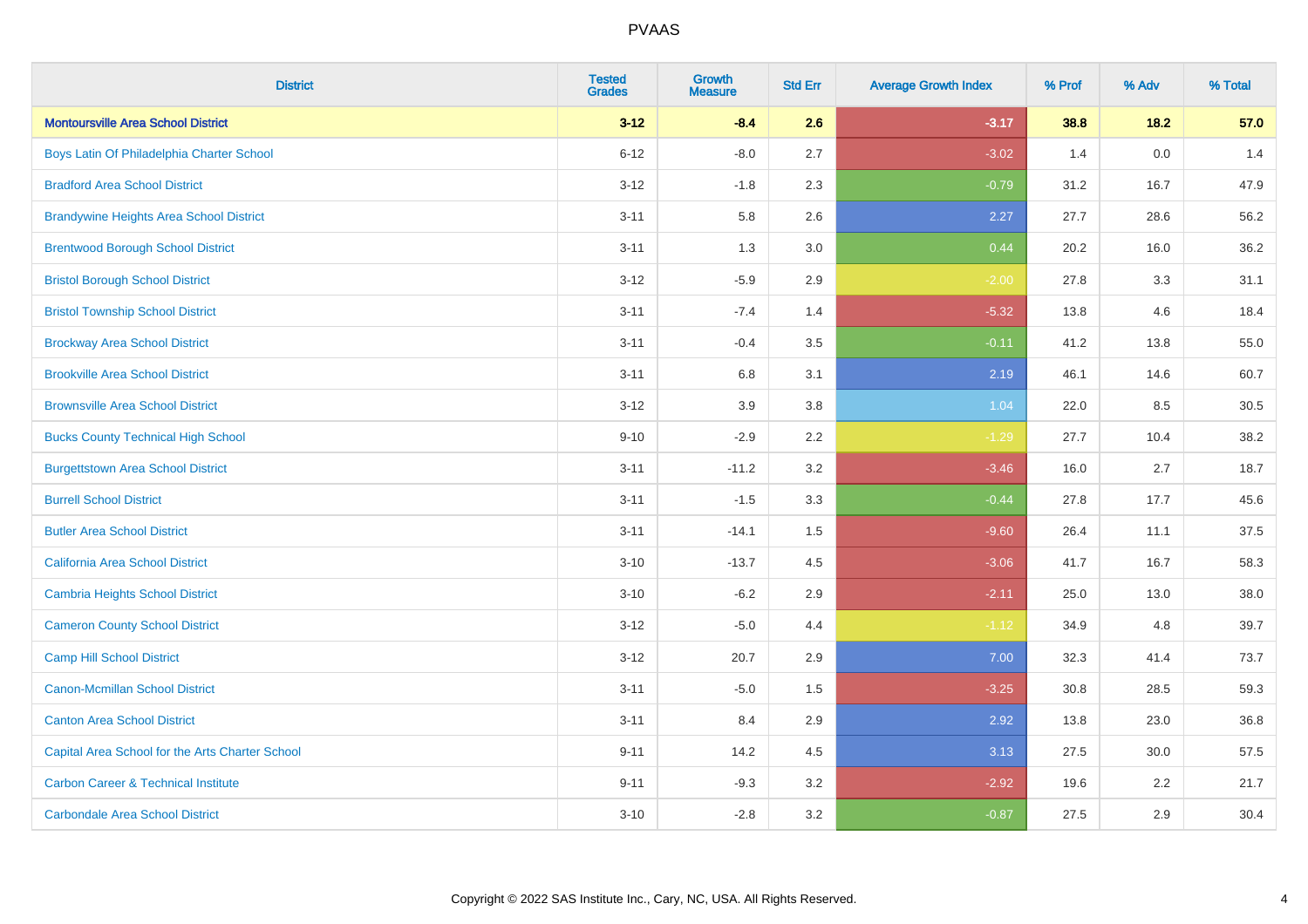| <b>District</b>                                         | <b>Tested</b><br><b>Grades</b> | <b>Growth</b><br><b>Measure</b> | <b>Std Err</b> | <b>Average Growth Index</b> | % Prof | % Adv   | % Total |
|---------------------------------------------------------|--------------------------------|---------------------------------|----------------|-----------------------------|--------|---------|---------|
| <b>Montoursville Area School District</b>               | $3 - 12$                       | $-8.4$                          | 2.6            | $-3.17$                     | 38.8   | 18.2    | 57.0    |
| <b>Carlisle Area School District</b>                    | $3 - 11$                       | $-5.2$                          | 1.7            | $-2.99$                     | 28.0   | 19.3    | 47.3    |
| <b>Carlynton School District</b>                        | $3 - 11$                       | $-2.0$                          | 3.2            | $-0.62$                     | 27.9   | $5.2\,$ | 33.1    |
| <b>Carmichaels Area School District</b>                 | $3 - 10$                       | $-7.0$                          | 3.1            | $-2.30$                     | 17.8   | 9.6     | 27.4    |
| Catasauqua Area School District                         | $3-12$                         | $-7.3$                          | 2.8            | $-2.58$                     | 27.1   | 11.2    | 38.3    |
| <b>Centennial School District</b>                       | $3 - 10$                       | 1.5                             | 1.5            | 0.98                        | 23.6   | 12.4    | 36.0    |
| Center For Student Learning Charter School At Pennsbury | $6 - 12$                       | $-3.3$                          | 6.0            | $-0.55$                     | 23.1   | 0.0     | 23.1    |
| <b>Central Bucks School District</b>                    | $3 - 11$                       | 15.5                            | 0.9            | 17.94                       | 34.8   | 41.4    | 76.2    |
| <b>Central Cambria School District</b>                  | $3 - 11$                       | $-12.7$                         | 2.3            | $-5.61$                     | 19.4   | 7.4     | 26.9    |
| <b>Central Columbia School District</b>                 | $3 - 12$                       | 0.3                             | 2.3            | 0.12                        | 25.4   | 37.6    | 63.0    |
| <b>Central Dauphin School District</b>                  | $3 - 11$                       | $-5.2$                          | 1.2            | $-4.24$                     | 29.3   | 8.7     | 38.0    |
| <b>Central Fulton School District</b>                   | $3 - 11$                       | $-13.3$                         | 3.2            | $-4.20$                     | 18.1   | 9.7     | 27.8    |
| <b>Central Greene School District</b>                   | $3 - 11$                       | $-0.4$                          | 2.5            | $-0.15$                     | 27.8   | 14.8    | 42.6    |
| <b>Central Valley School District</b>                   | $3 - 10$                       | 4.7                             | 2.6            | 1.83                        | 37.8   | 18.5    | 56.3    |
| <b>Central York School District</b>                     | $3 - 12$                       | 12.9                            | 1.5            | 8.64                        | 31.4   | 24.1    | 55.5    |
| <b>Chambersburg Area School District</b>                | $3 - 11$                       | $-5.6$                          | 1.3            | $-4.42$                     | 24.2   | 15.2    | 39.4    |
| <b>Charleroi School District</b>                        | $3 - 11$                       | $-4.3$                          | 2.7            | $-1.55$                     | 22.2   | 15.9    | 38.1    |
| <b>Chartiers Valley School District</b>                 | $3 - 11$                       | $-9.1$                          | 2.1            | $-4.23$                     | 20.7   | 17.4    | 38.0    |
| <b>Chartiers-Houston School District</b>                | $3 - 10$                       | $-16.5$                         | 3.5            | $-4.79$                     | 26.3   | 6.6     | 32.9    |
| <b>Cheltenham School District</b>                       | $3 - 11$                       | $-17.6$                         | 2.0            | $-8.74$                     | 24.4   | 8.3     | 32.6    |
| <b>Chester Charter Scholars Academy Charter School</b>  | $3 - 12$                       | $-6.2$                          | 3.3            | $-1.88$                     | 2.2    | 0.0     | 2.2     |
| <b>Chester-Upland School District</b>                   | $3 - 11$                       | $-3.6$                          | 2.6            | $-1.38$                     | 1.6    | 0.0     | 1.6     |
| <b>Chestnut Ridge School District</b>                   | $3 - 12$                       | 4.0                             | 2.9            | 1.38                        | 33.2   | 11.0    | 44.2    |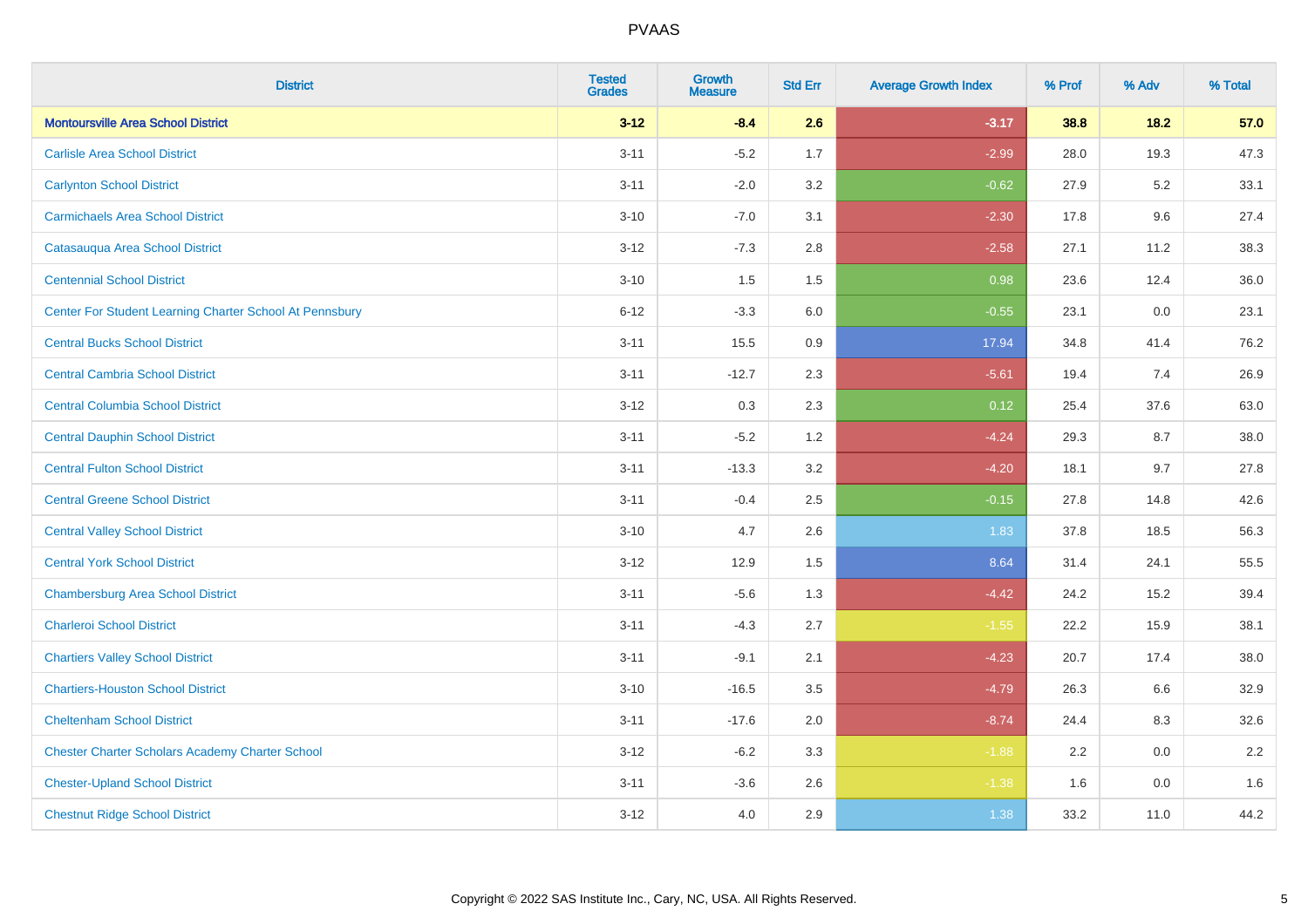| <b>District</b>                                    | <b>Tested</b><br><b>Grades</b> | <b>Growth</b><br><b>Measure</b> | <b>Std Err</b> | <b>Average Growth Index</b> | % Prof  | % Adv   | % Total |
|----------------------------------------------------|--------------------------------|---------------------------------|----------------|-----------------------------|---------|---------|---------|
| <b>Montoursville Area School District</b>          | $3 - 12$                       | $-8.4$                          | 2.6            | $-3.17$                     | 38.8    | $18.2$  | 57.0    |
| <b>Chichester School District</b>                  | $3 - 11$                       | $-1.8$                          | 4.2            | $-0.44$                     | 40.0    | 14.0    | 54.0    |
| <b>City CHS</b>                                    | $10 - 11$                      | $-5.6$                          | 2.4            | $-2.34$                     | 15.9    | 1.5     | 17.4    |
| <b>Clairton City School District</b>               | $3 - 11$                       | $-1.6$                          | $5.0\,$        | $-0.32$                     | $3.8\,$ | 0.5     | 4.4     |
| <b>Clarion Area School District</b>                | $3 - 11$                       | 3.2                             | 3.7            | 0.88                        | 31.7    | 13.3    | 45.0    |
| <b>Clarion-Limestone Area School District</b>      | $3 - 12$                       | $-10.0$                         | 3.6            | $-2.76$                     | 28.3    | 20.0    | 48.3    |
| <b>Claysburg-Kimmel School District</b>            | $3 - 11$                       | $-1.2$                          | 5.2            | $-0.22$                     | 5.0     | $0.0\,$ | $5.0$   |
| <b>Clearfield Area School District</b>             | $3 - 10$                       | $-1.3$                          | 3.7            | $-0.34$                     | 43.9    | 24.6    | 68.4    |
| <b>Coatesville Area School District</b>            | $3 - 11$                       | $-9.5$                          | 1.6            | $-5.81$                     | 12.8    | 3.3     | 16.2    |
| <b>Cocalico School District</b>                    | $3 - 11$                       | 12.3                            | 1.9            | 6.48                        | 28.2    | 32.3    | 60.5    |
| <b>Collegium Charter School</b>                    | $3 - 10$                       | 21.2                            | 2.6            | 8.18                        | 25.4    | 16.4    | 41.8    |
| <b>Colonial School District</b>                    | $3 - 11$                       | 22.1                            | 1.6            | 13.55                       | 27.2    | 43.5    | 70.6    |
| <b>Columbia Borough School District</b>            | $3 - 12$                       | $-1.1$                          | 3.6            | $-0.31$                     | 17.2    | 1.7     | 19.0    |
| <b>Columbia-Montour AVTS</b>                       | $9 - 10$                       | $-7.1$                          | 2.8            | $-2.52$                     | 19.5    | 3.2     | 22.7    |
| <b>Commodore Perry School District</b>             | $3 - 11$                       | $-10.4$                         | 4.5            | $-2.30$                     | 29.4    | 5.9     | 35.3    |
| <b>Commonwealth Charter Academy Charter School</b> | $3 - 10$                       | 4.2                             | 1.6            | 2.68                        | 27.0    | 15.6    | 42.5    |
| Community Academy Of Philadelphia Charter School   | $3 - 11$                       | 0.1                             | 2.6            | 0.06                        | 9.7     | 2.6     | 12.4    |
| <b>Conemaugh Township Area School District</b>     | $3 - 12$                       | 4.8                             | 3.5            | 1.39                        | 30.9    | 27.8    | 58.8    |
| <b>Conemaugh Valley School District</b>            | $3 - 12$                       | $-6.3$                          | 4.1            | $-1.54$                     | 23.7    | 5.1     | 28.8    |
| <b>Conestoga Valley School District</b>            | $3 - 11$                       | 2.4                             | 1.7            | 1.43                        | 35.0    | 23.5    | 58.5    |
| <b>Conewago Valley School District</b>             | $3 - 12$                       | 7.6                             | 1.7            | 4.46                        | 41.3    | 19.4    | 60.6    |
| <b>Conneaut School District</b>                    | $3 - 12$                       | $-2.3$                          | 2.6            | $-0.91$                     | 27.4    | 9.7     | 37.1    |
| <b>Connellsville Area School District</b>          | $3 - 11$                       | $-5.3$                          | 2.0            | $-2.67$                     | 24.2    | 5.0     | 29.1    |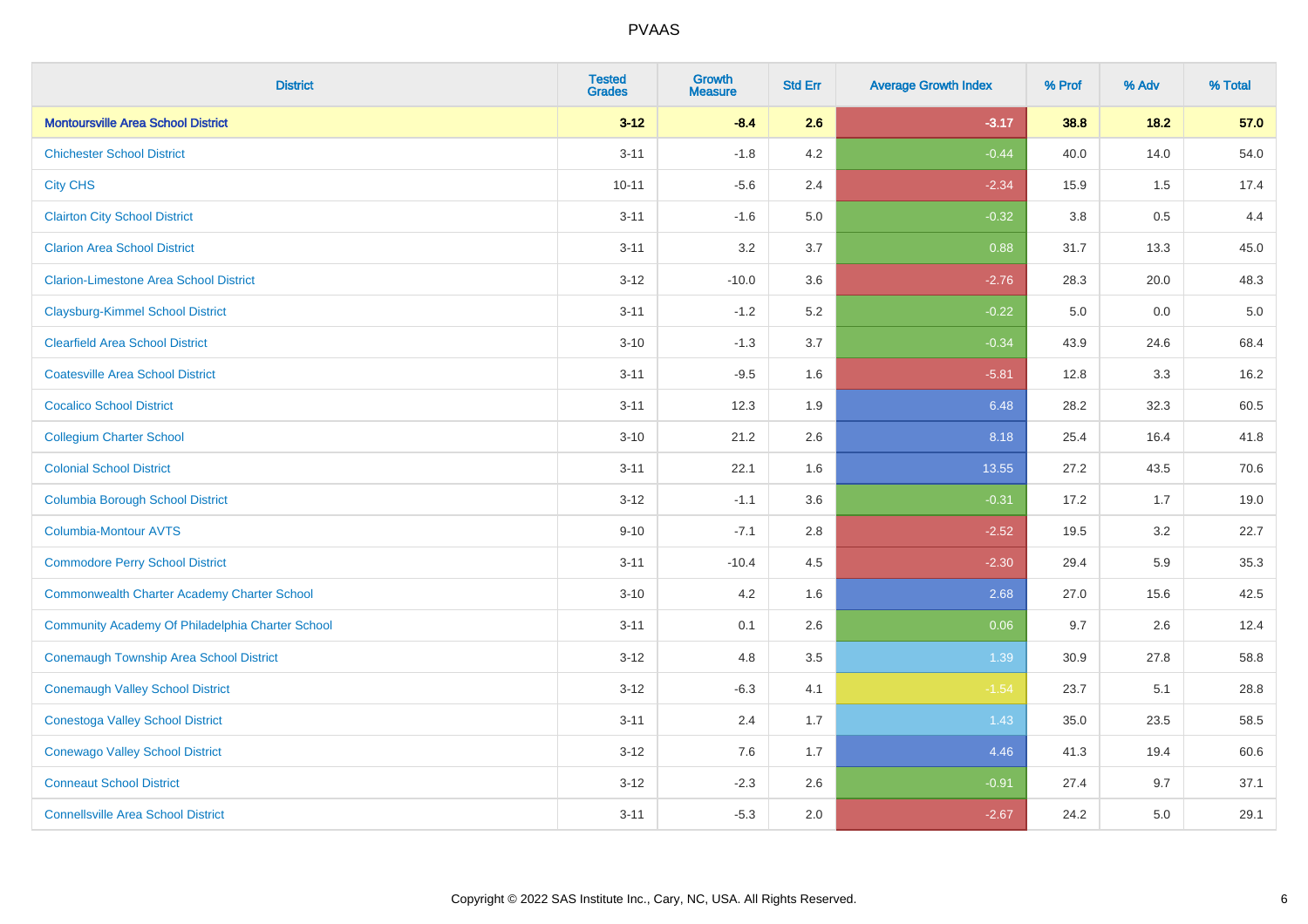| <b>District</b>                           | <b>Tested</b><br><b>Grades</b> | Growth<br><b>Measure</b> | <b>Std Err</b> | <b>Average Growth Index</b> | % Prof | % Adv  | % Total |
|-------------------------------------------|--------------------------------|--------------------------|----------------|-----------------------------|--------|--------|---------|
| <b>Montoursville Area School District</b> | $3 - 12$                       | $-8.4$                   | 2.6            | $-3.17$                     | 38.8   | $18.2$ | 57.0    |
| <b>Conrad Weiser Area School District</b> | $3 - 11$                       | 7.1                      | 2.1            | 3.34                        | 28.2   | 14.4   | 42.6    |
| <b>Cornell School District</b>            | $3 - 11$                       | $-5.5$                   | 4.6            | $-1.20$                     | 11.3   | 3.2    | 14.5    |
| <b>Cornwall-Lebanon School District</b>   | $3 - 11$                       | $8.2\,$                  | 1.6            | 5.24                        | 28.0   | 20.5   | 48.6    |
| <b>Corry Area School District</b>         | $3 - 11$                       | $-6.8$                   | 2.3            | $-3.01$                     | 24.0   | 8.8    | 32.8    |
| <b>Coudersport Area School District</b>   | $3 - 11$                       | 14.8                     | 3.4            | 4.33                        | 34.7   | 28.0   | 62.7    |
| <b>Council Rock School District</b>       | $3 - 11$                       | 13.5                     | 1.1            | 12.27                       | 32.0   | 35.4   | 67.4    |
| <b>Cranberry Area School District</b>     | $3 - 12$                       | $-0.9$                   | 3.1            | $-0.29$                     | 25.5   | 9.7    | 35.2    |
| <b>Crawford Central School District</b>   | $3 - 11$                       | 5.7                      | 2.1            | 2.71                        | 26.4   | 15.8   | 42.1    |
| <b>Crestwood School District</b>          | $3 - 11$                       | $-3.4$                   | $2.2\,$        | $-1.52$                     | 33.1   | 21.7   | 54.9    |
| <b>Cumberland Valley School District</b>  | $3-12$                         | 18.6                     | 1.2            | 15.79                       | 31.3   | 39.2   | 70.5    |
| <b>Dallas School District</b>             | $3 - 11$                       | 8.1                      | 2.1            | 3.87                        | 32.4   | 22.4   | 54.8    |
| <b>Dallastown Area School District</b>    | $3 - 11$                       | 19.9                     | 1.4            | 14.14                       | 36.8   | 34.2   | 71.0    |
| Daniel Boone Area School District         | $3-12$                         | 0.9                      | 1.9            | 0.46                        | 28.9   | 22.0   | 51.0    |
| <b>Danville Area School District</b>      | $3 - 11$                       | 18.4                     | 2.6            | 7.19                        | 32.0   | 46.1   | 78.1    |
| <b>Dauphin County Technical School</b>    | $9 - 11$                       | $-3.9$                   | 2.3            | $-1.67$                     | 18.3   | 11.1   | 29.3    |
| <b>Deer Lakes School District</b>         | $3 - 11$                       | $-10.0$                  | 2.5            | $-4.02$                     | 27.7   | 9.9    | 37.6    |
| <b>Delaware Valley School District</b>    | $3 - 11$                       | 15.7                     | 1.6            | 9.62                        | 36.7   | 32.1   | 68.8    |
| <b>Derry Area School District</b>         | $3 - 11$                       | $-11.8$                  | 2.6            | $-4.53$                     | 34.8   | 6.1    | 40.9    |
| <b>Derry Township School District</b>     | $3 - 10$                       | 20.1                     | 2.0            | 10.20                       | 32.8   | 46.9   | 79.7    |
| <b>Donegal School District</b>            | $3 - 12$                       | 5.9                      | 2.2            | 2.72                        | 34.1   | 23.1   | 57.2    |
| <b>Dover Area School District</b>         | $3 - 12$                       | 7.1                      | 1.9            | 3.78                        | 33.0   | 18.7   | 51.7    |
| Downingtown Area School District          | $3 - 11$                       | 4.4                      | 1.1            | 4.06                        | 30.1   | 32.0   | 62.2    |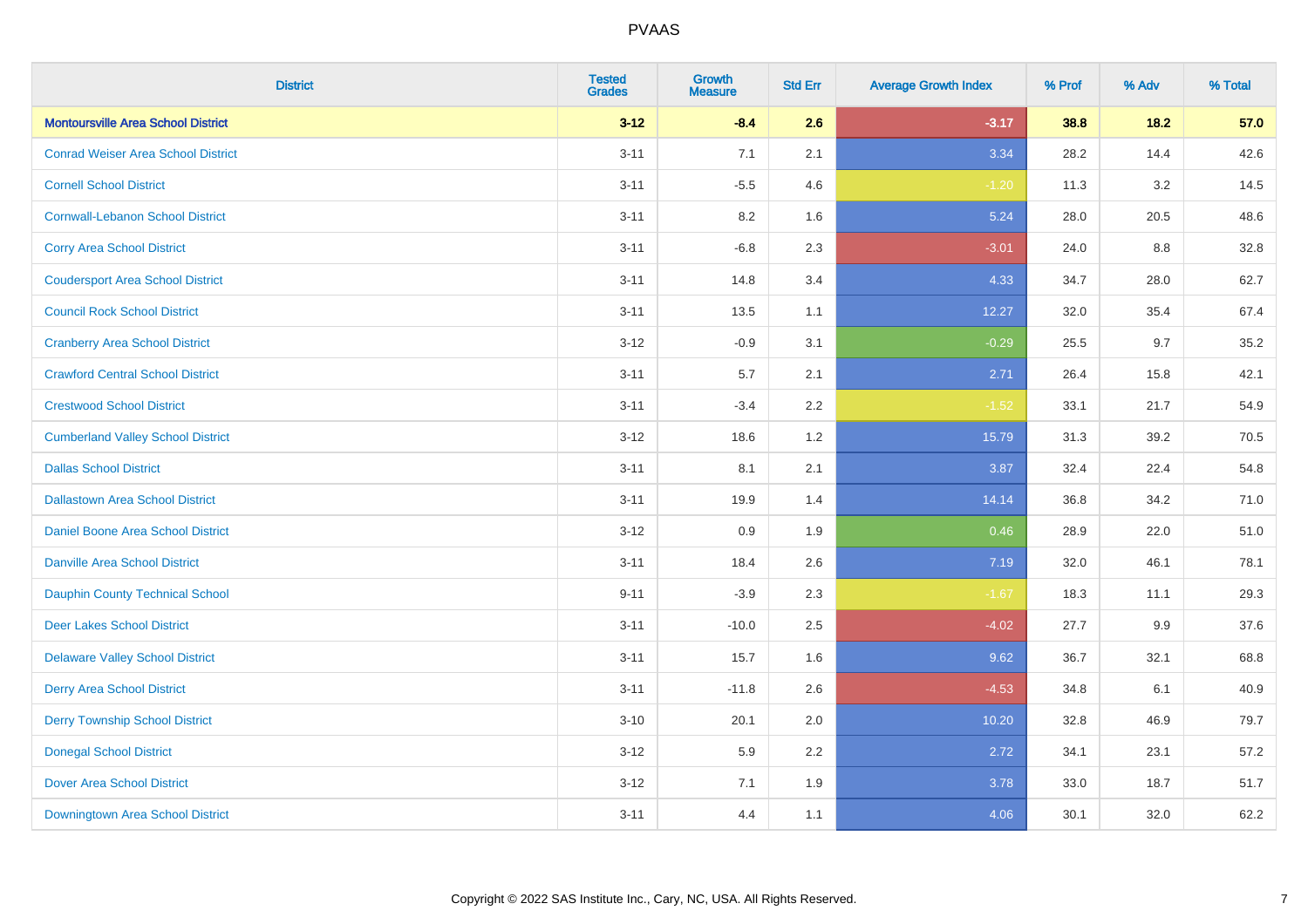| <b>District</b>                                   | <b>Tested</b><br><b>Grades</b> | <b>Growth</b><br><b>Measure</b> | <b>Std Err</b> | <b>Average Growth Index</b> | % Prof | % Adv | % Total |
|---------------------------------------------------|--------------------------------|---------------------------------|----------------|-----------------------------|--------|-------|---------|
| <b>Montoursville Area School District</b>         | $3 - 12$                       | $-8.4$                          | 2.6            | $-3.17$                     | 38.8   | 18.2  | 57.0    |
| Dr Robert Ketterer Charter School Inc             | $6 - 12$                       | 7.1                             | 4.3            | 1.66                        | 7.3    | 1.7   | 9.0     |
| <b>Dubois Area School District</b>                | $3 - 11$                       | $-2.8$                          | 2.0            | $-1.37$                     | 35.5   | 19.0  | 54.6    |
| <b>Dunmore School District</b>                    | $3 - 11$                       | $-12.2$                         | 2.7            | $-4.51$                     | 15.0   | 5.3   | 20.4    |
| <b>East Allegheny School District</b>             | $3 - 11$                       | $-6.4$                          | 3.0            | $-2.11$                     | 21.0   | 7.4   | 28.4    |
| <b>East Lycoming School District</b>              | $3 - 11$                       | $-10.9$                         | 2.1            | $-5.08$                     | 22.5   | 8.2   | 30.8    |
| <b>East Penn School District</b>                  | $3 - 11$                       | 8.9                             | 1.2            | 7.61                        | 32.8   | 26.4  | 59.2    |
| East Pennsboro Area School District               | $3 - 11$                       | 4.8                             | 2.1            | 2.26                        | 36.8   | 16.9  | 53.7    |
| East Stroudsburg Area School District             | $3 - 11$                       | $-4.9$                          | 1.4            | $-3.38$                     | 22.7   | 12.5  | 35.2    |
| <b>Eastern Lancaster County School District</b>   | $3 - 12$                       | 2.9                             | 3.2            | 0.91                        | 35.2   | 36.4  | 71.6    |
| <b>Eastern Lebanon County School District</b>     | $3 - 11$                       | 4.0                             | 2.1            | 1.89                        | 23.5   | 11.5  | 35.0    |
| <b>Eastern York School District</b>               | $3 - 11$                       | $-6.2$                          | 2.3            | $-2.70$                     | 27.8   | 18.5  | 46.4    |
| <b>Easton Area School District</b>                | $3 - 12$                       | 6.3                             | 1.3            | 4.91                        | 24.1   | 13.0  | 37.1    |
| <b>Elizabeth Forward School District</b>          | $3 - 11$                       | $-5.5$                          | 2.5            | $-2.25$                     | 32.2   | 12.8  | 45.0    |
| <b>Elizabethtown Area School District</b>         | $3 - 12$                       | 7.1                             | 1.7            | 4.19                        | 36.4   | 27.6  | 64.0    |
| <b>Elk Lake School District</b>                   | $3 - 11$                       | $-6.1$                          | 2.9            | $-2.12$                     | 26.3   | 11.6  | 37.9    |
| <b>Ellwood City Area School District</b>          | $3 - 11$                       | $-12.5$                         | 3.1            | $-4.00$                     | 26.7   | 8.7   | 35.4    |
| <b>Environmental Charter School At Frick Park</b> | $3-9$                          | $-6.2$                          | 3.7            | $-1.67$                     | 25.9   | 3.4   | 29.3    |
| <b>Ephrata Area School District</b>               | $3 - 11$                       | 6.8                             | 1.7            | 4.08                        | 31.6   | 17.1  | 48.8    |
| <b>Erie City School District</b>                  | $3 - 12$                       | $-4.5$                          | 1.4            | $-3.09$                     | 13.4   | 6.7   | 20.1    |
| Esperanza Academy Charter School                  | $4 - 11$                       | 2.1                             | 2.1            | 1.01                        | 14.2   | 3.6   | 17.8    |
| Esperanza Cyber Charter School                    | $3 - 11$                       | 7.1                             | 6.1            | 1.15                        | 8.8    | 2.9   | 11.8    |
| <b>Everett Area School District</b>               | $3 - 11$                       | $-1.1$                          | 3.1            | $-0.34$                     | 34.2   | 13.2  | 47.4    |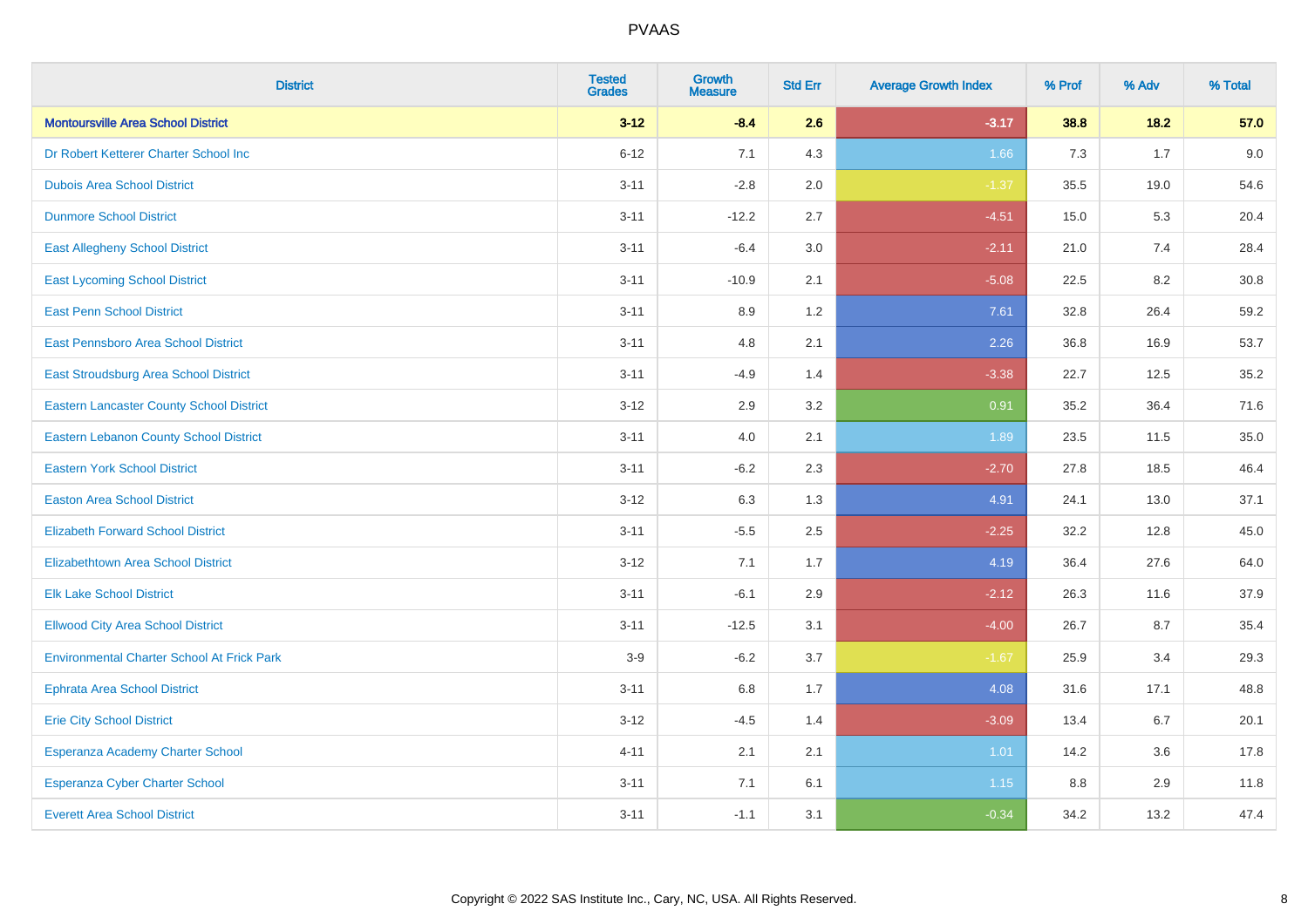| <b>District</b>                                   | <b>Tested</b><br><b>Grades</b> | <b>Growth</b><br><b>Measure</b> | <b>Std Err</b> | <b>Average Growth Index</b> | % Prof | % Adv  | % Total |
|---------------------------------------------------|--------------------------------|---------------------------------|----------------|-----------------------------|--------|--------|---------|
| <b>Montoursville Area School District</b>         | $3 - 12$                       | $-8.4$                          | 2.6            | $-3.17$                     | 38.8   | $18.2$ | 57.0    |
| <b>Evergreen Community Charter School</b>         | $6 - 11$                       | $-1.1$                          | 4.7            | $-0.23$                     | 34.6   | 26.9   | 61.5    |
| <b>Executive Education Academy Charter School</b> | $3 - 10$                       | $-14.6$                         | 3.0            | $-4.81$                     | 8.5    | 1.2    | 9.8     |
| <b>Exeter Township School District</b>            | $3 - 11$                       | $-1.0$                          | 1.7            | $-0.58$                     | 27.2   | 15.6   | 42.8    |
| <b>Fairfield Area School District</b>             | $3 - 11$                       | $-0.5$                          | 3.6            | $-0.13$                     | 43.9   | 6.1    | 50.0    |
| <b>Fairview School District</b>                   | $3 - 11$                       | 8.3                             | 2.4            | 3.43                        | 41.9   | 34.9   | 76.7    |
| <b>Fannett-Metal School District</b>              | $3 - 11$                       | $-22.3$                         | 4.8            | $-4.65$                     | 16.4   | 6.6    | 23.0    |
| <b>Farrell Area School District</b>               | $3 - 11$                       | $-1.9$                          | 4.2            | $-0.44$                     | 9.3    | 11.6   | 20.9    |
| <b>Ferndale Area School District</b>              | $3 - 10$                       | $-1.1$                          | 4.1            | $-0.27$                     | 21.0   | 7.9    | 29.0    |
| <b>Fleetwood Area School District</b>             | $3 - 10$                       | 10.4                            | 2.0            | 5.19                        | 31.7   | 25.8   | 57.5    |
| <b>Forbes Road School District</b>                | $3 - 11$                       | $-11.5$                         | 4.7            | $-2.43$                     | 23.1   | 10.3   | 33.3    |
| <b>Forest Area School District</b>                | $3 - 11$                       | $-1.8$                          | 4.7            | $-0.37$                     | 18.9   | 15.1   | 34.0    |
| <b>Forest City Regional School District</b>       | $3 - 12$                       | $-1.2$                          | 3.6            | $-0.33$                     | 26.5   | 8.2    | 34.7    |
| <b>Forest Hills School District</b>               | $3 - 11$                       | 1.8                             | 2.5            | 0.71                        | 28.8   | 10.3   | 39.1    |
| <b>Fort Cherry School District</b>                | $3 - 10$                       | $-0.7$                          | 3.1            | $-0.21$                     | 30.6   | 14.1   | 44.7    |
| <b>Fort Leboeuf School District</b>               | $3 - 11$                       | 3.5                             | 2.2            | 1.58                        | 32.0   | 16.8   | 48.8    |
| Fox Chapel Area School District                   | $3 - 11$                       | 17.6                            | 1.9            | 9.47                        | 22.9   | 52.0   | 74.9    |
| <b>Franklin Area School District</b>              | $3 - 11$                       | $-3.7$                          | 2.6            | $-1.43$                     | 30.5   | 5.9    | 36.4    |
| <b>Franklin Regional School District</b>          | $3 - 11$                       | 11.3                            | 1.8            | 6.13                        | 30.0   | 35.0   | 65.0    |
| <b>Frazier School District</b>                    | $3 - 11$                       | $-18.9$                         | 3.4            | $-5.49$                     | 18.3   | 1.4    | 19.7    |
| <b>Freedom Area School District</b>               | $3 - 11$                       | $-6.3$                          | 3.1            | $-2.04$                     | 22.9   | 8.4    | 31.3    |
| <b>Freeport Area School District</b>              | $3 - 10$                       | $-0.2$                          | 2.1            | $-0.10$                     | 37.4   | 29.8   | 67.2    |
| <b>Galeton Area School District</b>               | $3 - 11$                       | 5.4                             | 5.4            | 1.01                        | 33.3   | 22.2   | 55.6    |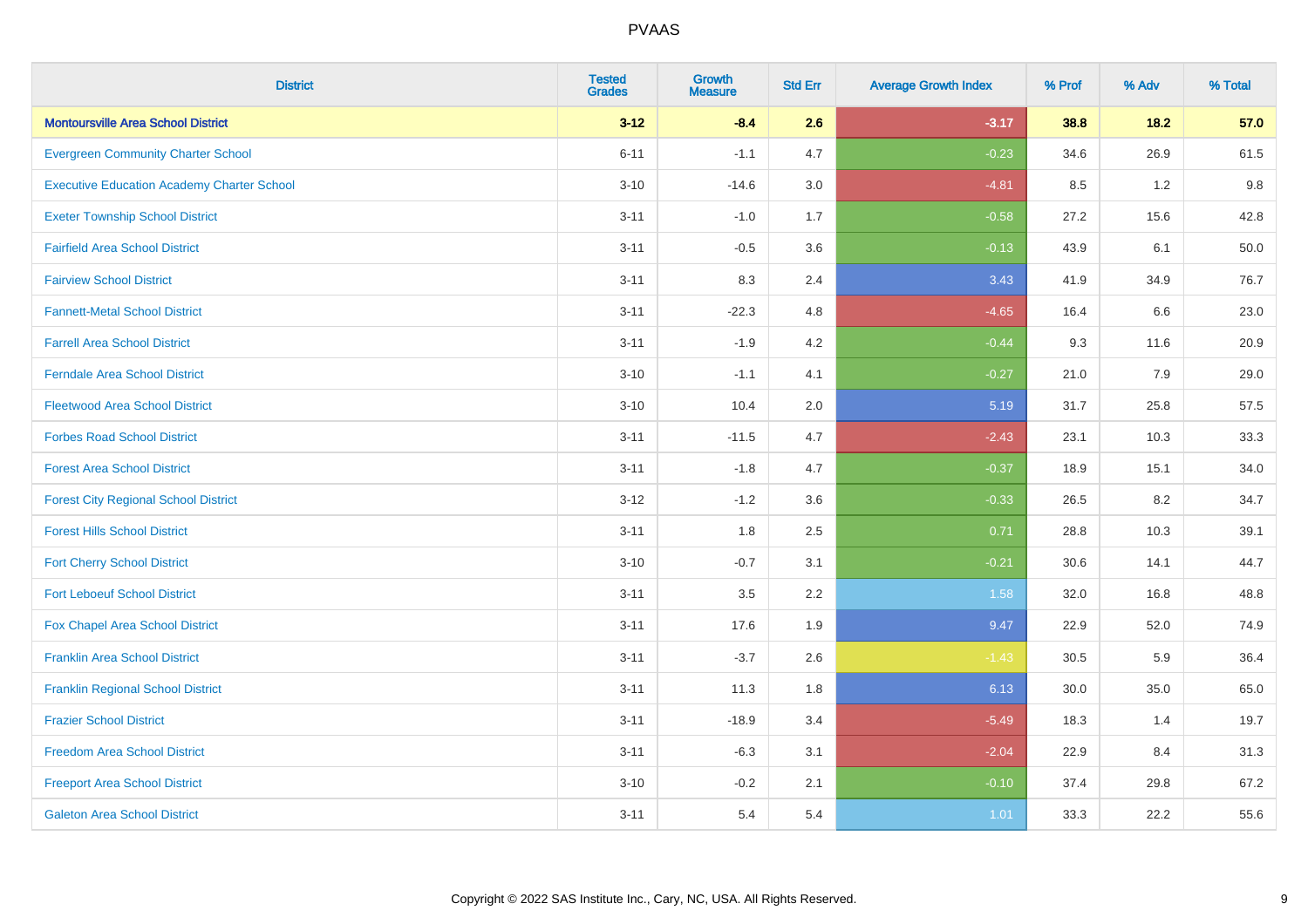| <b>District</b>                               | <b>Tested</b><br><b>Grades</b> | <b>Growth</b><br><b>Measure</b> | <b>Std Err</b> | <b>Average Growth Index</b> | % Prof | % Adv   | % Total |
|-----------------------------------------------|--------------------------------|---------------------------------|----------------|-----------------------------|--------|---------|---------|
| <b>Montoursville Area School District</b>     | $3 - 12$                       | $-8.4$                          | 2.6            | $-3.17$                     | 38.8   | 18.2    | 57.0    |
| <b>Garnet Valley School District</b>          | $3 - 10$                       | 0.2                             | 1.7            | 0.13                        | 34.9   | 26.4    | 61.3    |
| <b>Gateway School District</b>                | $3 - 11$                       | 3.1                             | 2.0            | 1.55                        | 35.7   | 18.5    | 54.2    |
| <b>General Mclane School District</b>         | $3 - 11$                       | $-10.7$                         | 2.4            | $-4.40$                     | 34.0   | 15.6    | 49.6    |
| <b>Gettysburg Area School District</b>        | $3 - 11$                       | $-6.0$                          | 2.0            | $-3.02$                     | 28.8   | 19.6    | 48.5    |
| <b>Girard School District</b>                 | $3 - 11$                       | $-12.3$                         | 2.6            | $-4.76$                     | 29.7   | 18.9    | 48.6    |
| <b>Glendale School District</b>               | $3 - 10$                       | 7.9                             | 3.5            | 2.25                        | 42.6   | 9.3     | 51.8    |
| <b>Governor Mifflin School District</b>       | $3 - 11$                       | $-4.4$                          | 1.6            | $-2.69$                     | 30.3   | 7.7     | 38.0    |
| <b>Great Valley School District</b>           | $3 - 11$                       | 5.4                             | 2.0            | 2.77                        | 33.8   | 33.5    | 67.3    |
| <b>Greater Johnstown School District</b>      | $3 - 11$                       | $-3.5$                          | 2.4            | $-1.45$                     | 10.3   | 1.3     | 11.5    |
| <b>Greater Latrobe School District</b>        | $3 - 11$                       | $-14.1$                         | 2.0            | $-7.14$                     | 41.0   | 12.6    | 53.6    |
| <b>Greater Nanticoke Area School District</b> | $3 - 12$                       | $-6.8$                          | 2.6            | $-2.58$                     | 15.2   | 8.9     | 24.1    |
| <b>Greencastle-Antrim School District</b>     | $3 - 11$                       | $-0.3$                          | 2.0            | $-0.14$                     | 30.9   | 22.2    | 53.1    |
| <b>Greensburg Salem School District</b>       | $3 - 11$                       | $-6.9$                          | 2.2            | $-3.06$                     | 30.3   | 13.3    | 43.6    |
| <b>Greenville Area School District</b>        | $3 - 11$                       | $-13.2$                         | 3.0            | $-4.45$                     | 32.1   | 4.6     | 36.7    |
| <b>Greenwood School District</b>              | $3 - 11$                       | 11.3                            | 3.6            | 3.14                        | 31.2   | 32.8    | 63.9    |
| <b>Grove City Area School District</b>        | $3 - 12$                       | $-8.8$                          | 2.3            | $-3.89$                     | 25.6   | 16.4    | 42.0    |
| <b>Halifax Area School District</b>           | $3 - 11$                       | 5.8                             | 3.5            | 1.64                        | 32.1   | 18.9    | 50.9    |
| <b>Hamburg Area School District</b>           | $3 - 11$                       | 0.6                             | 2.4            | 0.25                        | 28.0   | 15.5    | 43.6    |
| <b>Hampton Township School District</b>       | $3 - 11$                       | 7.4                             | 2.0            | 3.79                        | 37.9   | 39.2    | 77.0    |
| <b>Hanover Area School District</b>           | $3 - 11$                       | $-14.7$                         | 4.7            | $-3.13$                     | 12.1   | 3.0     | 15.2    |
| <b>Hanover Public School District</b>         | $3 - 11$                       | $-12.4$                         | 2.7            | $-4.50$                     | 22.7   | $6.2\,$ | 28.9    |
| <b>Harbor Creek School District</b>           | $3 - 11$                       | 13.4                            | 2.3            | 5.80                        | 34.5   | 40.7    | 75.2    |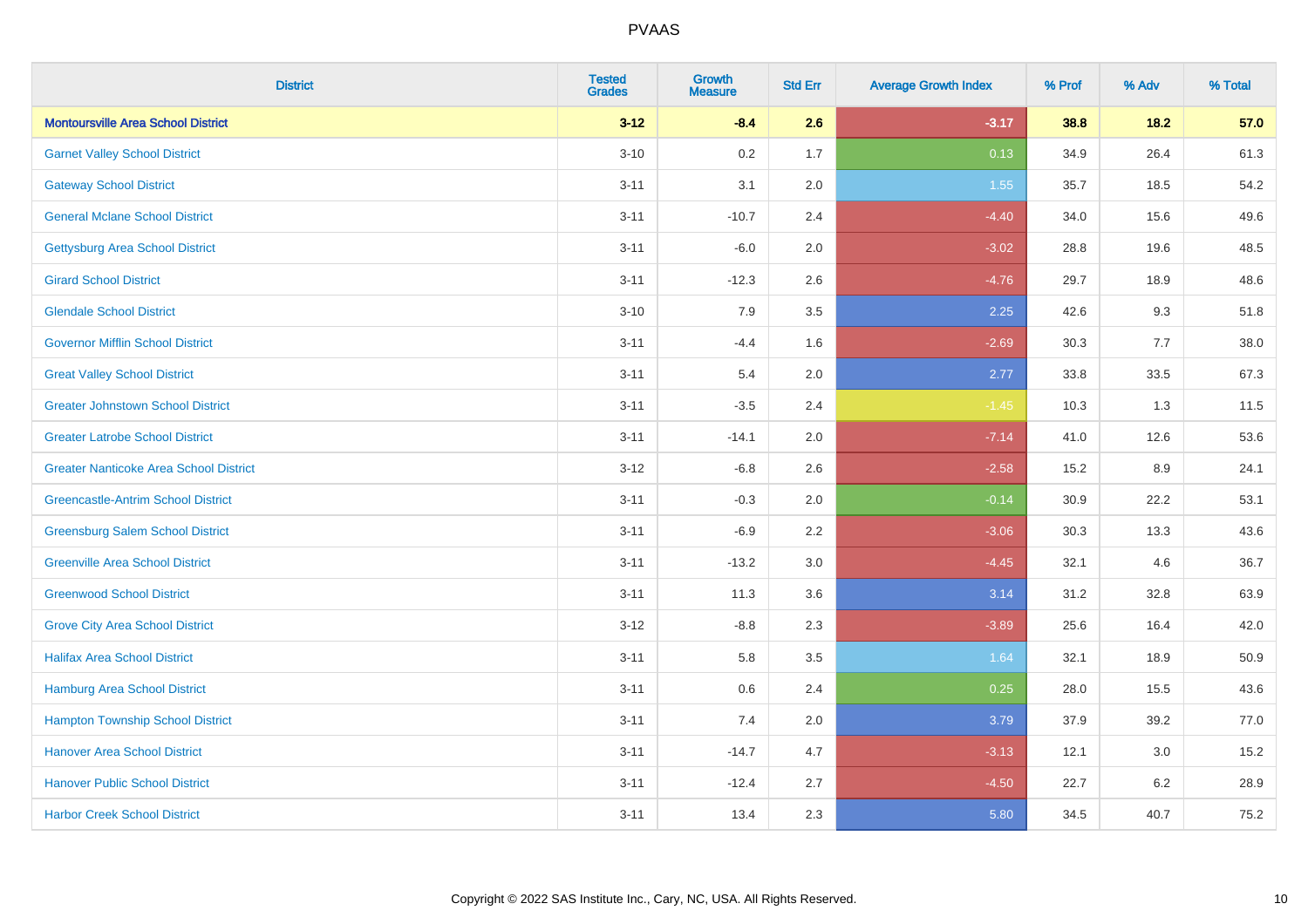| <b>District</b>                               | <b>Tested</b><br><b>Grades</b> | <b>Growth</b><br><b>Measure</b> | <b>Std Err</b> | <b>Average Growth Index</b> | % Prof | % Adv   | % Total |
|-----------------------------------------------|--------------------------------|---------------------------------|----------------|-----------------------------|--------|---------|---------|
| <b>Montoursville Area School District</b>     | $3 - 12$                       | $-8.4$                          | 2.6            | $-3.17$                     | 38.8   | 18.2    | 57.0    |
| Harmony Area School District                  | $3 - 10$                       | $-5.7$                          | 5.0            | $-1.13$                     | 33.3   | 0.0     | 33.3    |
| <b>Harrisburg City School District</b>        | $3 - 11$                       | $-0.2$                          | 2.0            | $-0.11$                     | 6.0    | 2.0     | 8.0     |
| Hatboro-Horsham School District               | $3 - 11$                       | $-2.7$                          | 1.6            | $-1.65$                     | 27.9   | 17.9    | 45.8    |
| <b>Haverford Township School District</b>     | $3 - 11$                       | 1.4                             | 1.4            | 1.05                        | 36.7   | 26.3    | 63.0    |
| <b>Hazleton Area School District</b>          | $3 - 11$                       | 6.0                             | 1.6            | 3.85                        | 20.5   | 9.0     | 29.5    |
| <b>Hempfield Area School District</b>         | $3 - 12$                       | $-10.2$                         | 1.6            | $-6.37$                     | 28.1   | 19.2    | 47.3    |
| <b>Hempfield School District</b>              | $3 - 11$                       | 13.4                            | 1.3            | 10.53                       | 29.9   | 36.8    | 66.7    |
| <b>Hermitage School District</b>              | $3 - 12$                       | 14.0                            | 2.5            | 5.59                        | 34.0   | 27.0    | 61.0    |
| <b>Highlands School District</b>              | $3 - 11$                       | $-1.3$                          | 2.3            | $-0.55$                     | 32.6   | 10.5    | 43.0    |
| <b>Hollidaysburg Area School District</b>     | $3 - 11$                       | $-2.7$                          | 1.6            | $-1.64$                     | 32.6   | 15.2    | 47.8    |
| <b>Homer-Center School District</b>           | $3 - 11$                       | 8.8                             | 3.5            | 2.53                        | 38.0   | 17.7    | 55.8    |
| Hope For Hyndman Charter School               | $3 - 11$                       | 5.1                             | 5.8            | 0.88                        | 14.3   | 7.1     | 21.4    |
| <b>Hopewell Area School District</b>          | $3 - 11$                       | 0.8                             | 2.6            | 0.31                        | 34.5   | 12.4    | 46.9    |
| Huntingdon Area School District               | $3 - 11$                       | 5.8                             | 2.6            | 2.28                        | 27.8   | 17.4    | 45.2    |
| Imhotep Institute Charter High School         | $9 - 11$                       | $-17.6$                         | 5.8            | $-3.03$                     | 15.4   | $0.0\,$ | 15.4    |
| <b>Indiana Area School District</b>           | $3 - 11$                       | 12.0                            | 2.0            | 5.98                        | 30.0   | 30.4    | 60.3    |
| <b>Innovative Arts Academy Charter School</b> | $6 - 11$                       | $-7.2$                          | 2.5            | $-2.83$                     | 2.0    | 0.0     | 2.0     |
| Insight PA Cyber Charter School               | $3 - 11$                       | $-9.4$                          | 5.8            | $-1.62$                     | 25.6   | 4.6     | 30.2    |
| <b>Interboro School District</b>              | $3 - 12$                       | $-8.4$                          | 2.0            | $-4.27$                     | 27.6   | 6.4     | 34.1    |
| <b>Iroquois School District</b>               | $3 - 11$                       | 13.6                            | 2.8            | 4.83                        | 33.3   | 16.0    | 49.4    |
| Jamestown Area School District                | $3 - 11$                       | $-9.5$                          | 4.1            | $-2.33$                     | 41.5   | 4.9     | 46.3    |
| Jeannette City School District                | $3 - 11$                       | $-0.7$                          | 3.4            | $-0.20$                     | 26.8   | 4.1     | 30.9    |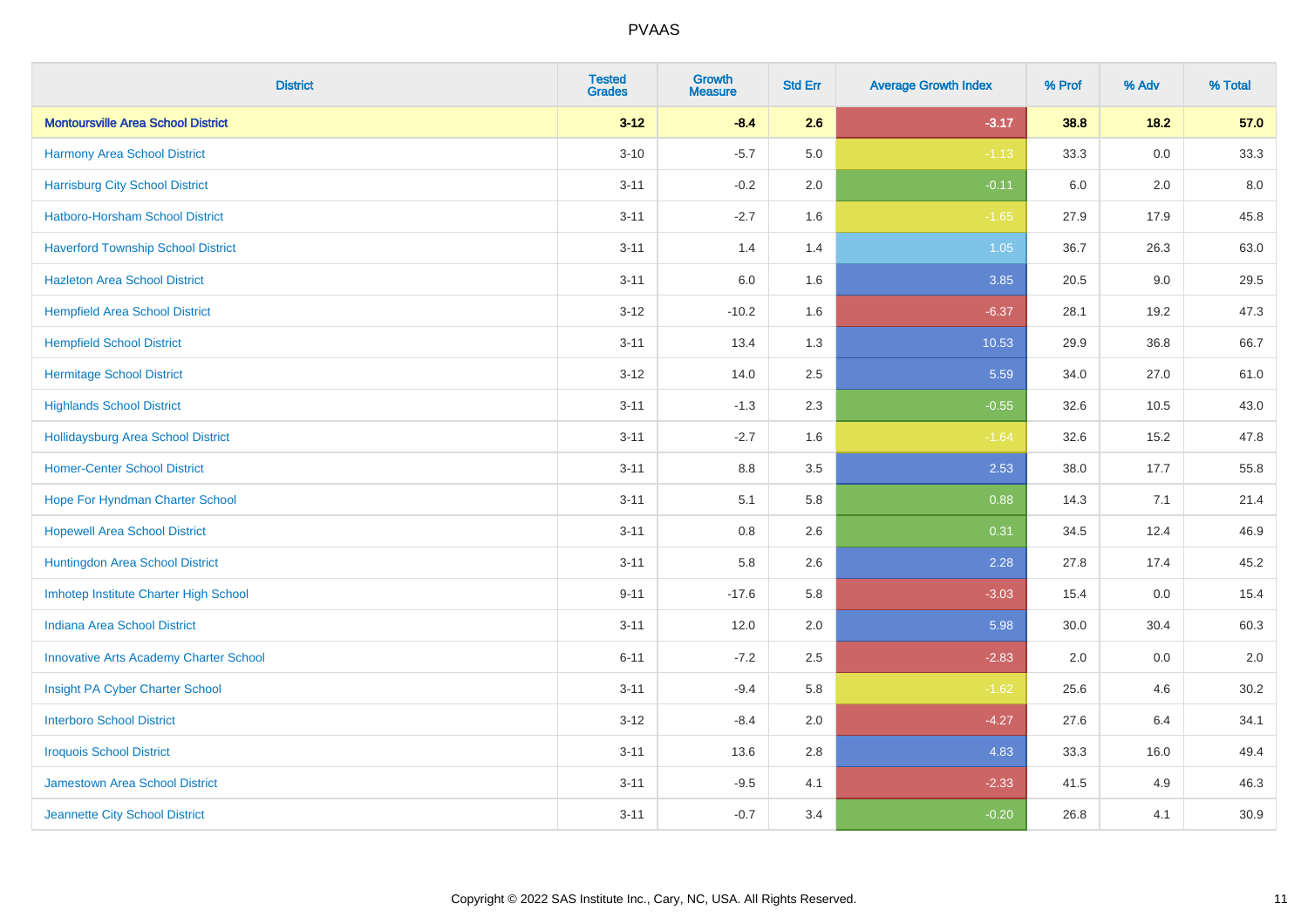| <b>District</b>                                 | <b>Tested</b><br><b>Grades</b> | <b>Growth</b><br><b>Measure</b> | <b>Std Err</b> | <b>Average Growth Index</b> | % Prof | % Adv   | % Total |
|-------------------------------------------------|--------------------------------|---------------------------------|----------------|-----------------------------|--------|---------|---------|
| <b>Montoursville Area School District</b>       | $3 - 12$                       | $-8.4$                          | 2.6            | $-3.17$                     | 38.8   | 18.2    | 57.0    |
| Jefferson County-Dubois AVTS                    | $9 - 11$                       | $-11.7$                         | 3.1            | $-3.72$                     | 17.6   | $2.8\,$ | 20.4    |
| Jefferson-Morgan School District                | $3 - 10$                       | $-12.0$                         | 3.9            | $-3.09$                     | 28.6   | 6.1     | 34.7    |
| <b>Jenkintown School District</b>               | $3 - 11$                       | $-7.9$                          | 4.1            | $-1.92$                     | 34.1   | 27.3    | 61.4    |
| <b>Jersey Shore Area School District</b>        | $3 - 11$                       | 0.7                             | 2.5            | 0.27                        | 39.3   | 13.6    | 52.9    |
| Jim Thorpe Area School District                 | $3 - 11$                       | $-10.9$                         | 2.4            | $-4.48$                     | 19.5   | 6.0     | 25.5    |
| Johnsonburg Area School District                | $3 - 11$                       | 5.0                             | 3.9            | 1.27                        | 35.5   | 11.8    | 47.4    |
| <b>Juniata County School District</b>           | $3 - 12$                       | 7.7                             | 2.0            | 3.81                        | 22.9   | 18.9    | 41.8    |
| <b>Juniata Valley School District</b>           | $3 - 11$                       | 1.6                             | 3.2            | 0.51                        | 23.1   | 9.4     | 32.5    |
| <b>Kane Area School District</b>                | $3 - 10$                       | 8.8                             | 2.9            | 3.07                        | 31.4   | 19.8    | 51.2    |
| Karns City Area School District                 | $3 - 11$                       | $-7.2$                          | 2.6            | $-2.71$                     | 26.4   | 20.8    | 47.2    |
| <b>Kennett Consolidated School District</b>     | $3 - 11$                       | $-10.4$                         | 1.7            | $-6.27$                     | 28.7   | 14.0    | 42.7    |
| <b>Keystone Central School District</b>         | $3 - 11$                       | 3.6                             | 1.8            | 2.04                        | 27.1   | 14.6    | 41.8    |
| <b>Keystone Education Center Charter School</b> | $3 - 12$                       | $-6.5$                          | 5.1            | $-1.28$                     | 0.0    | 0.0     | $0.0\,$ |
| <b>Keystone Oaks School District</b>            | $3 - 11$                       | $-7.2$                          | 2.3            | $-3.14$                     | 30.0   | 11.1    | 41.0    |
| <b>Keystone School District</b>                 | $3 - 11$                       | 7.8                             | 5.7            | 1.37                        | 35.0   | 45.0    | 80.0    |
| <b>KIPP Dubois Charter School</b>               | $9 - 10$                       | $-3.0$                          | 3.1            | $-0.95$                     | 10.0   | 0.0     | 10.0    |
| <b>Kiski Area School District</b>               | $3 - 11$                       | $-4.0$                          | 2.0            | $-1.99$                     | 23.1   | 18.2    | 41.3    |
| <b>Kutztown Area School District</b>            | $3 - 12$                       | 9.3                             | 2.8            | 3.34                        | 38.5   | 14.6    | 53.2    |
| La Academia Partnership Charter School          | $6 - 11$                       | $-15.5$                         | 5.7            | $-2.70$                     | 2.3    | 0.0     | 2.3     |
| Lackawanna Trail School District                | $3 - 10$                       | $-11.0$                         | 3.3            | $-3.35$                     | 13.1   | 18.0    | 31.2    |
| <b>Lakeland School District</b>                 | $3 - 11$                       | 13.3                            | 2.8            | 4.80                        | 22.2   | 21.2    | 43.4    |
| Lake-Lehman School District                     | $3 - 11$                       | 14.9                            | 2.8            | 5.34                        | 25.8   | 22.5    | 48.3    |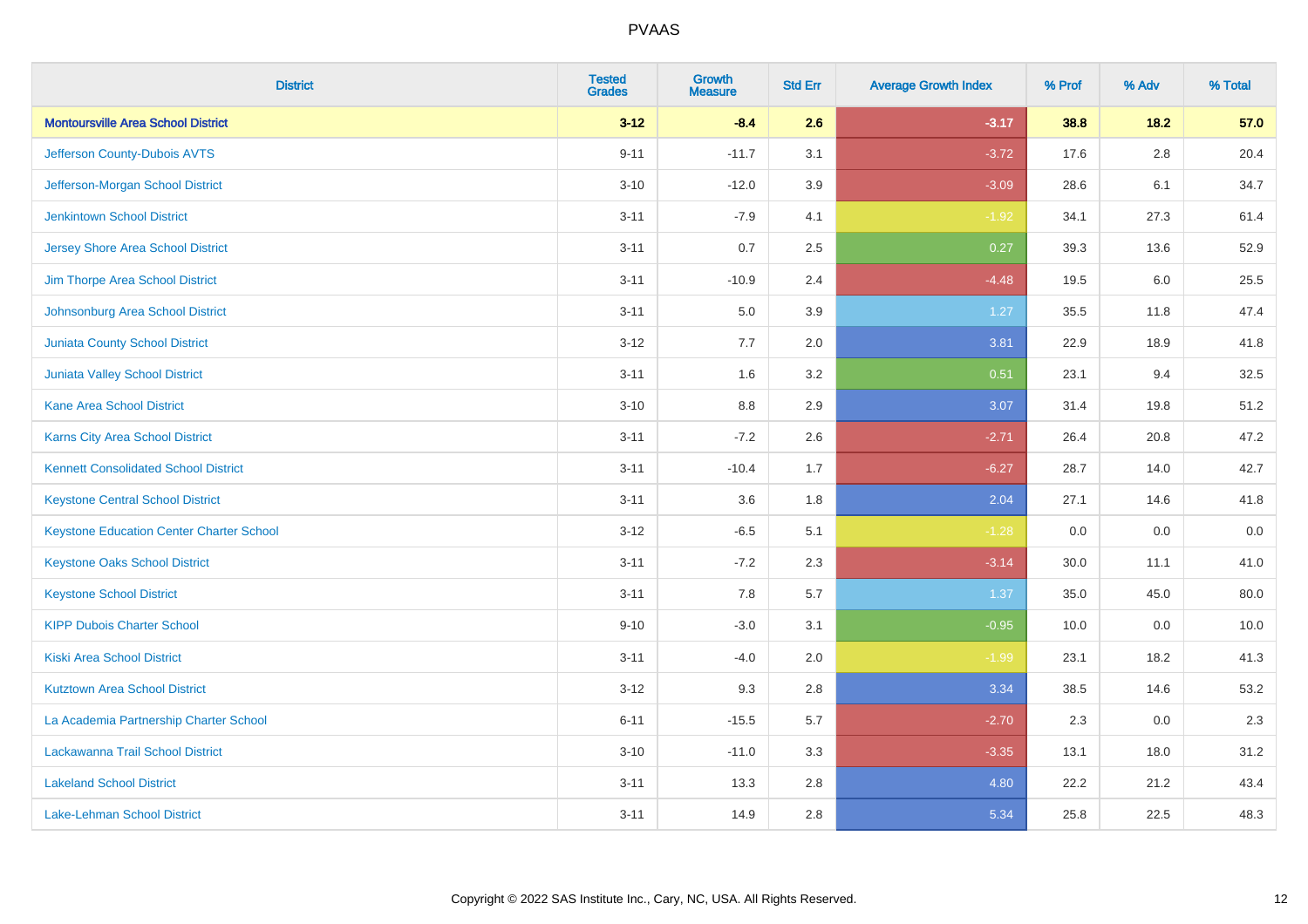| <b>District</b>                                    | <b>Tested</b><br><b>Grades</b> | <b>Growth</b><br><b>Measure</b> | <b>Std Err</b> | <b>Average Growth Index</b> | % Prof | % Adv | % Total |
|----------------------------------------------------|--------------------------------|---------------------------------|----------------|-----------------------------|--------|-------|---------|
| <b>Montoursville Area School District</b>          | $3 - 12$                       | $-8.4$                          | 2.6            | $-3.17$                     | 38.8   | 18.2  | 57.0    |
| <b>Lakeview School District</b>                    | $3 - 11$                       | $-1.9$                          | 3.5            | $-0.53$                     | 41.5   | 12.3  | 53.8    |
| <b>Lampeter-Strasburg School District</b>          | $3 - 12$                       | 11.0                            | 1.9            | 5.69                        | 35.4   | 32.3  | 67.7    |
| <b>Lancaster School District</b>                   | $3 - 12$                       | $-10.0$                         | 1.4            | $-7.22$                     | 9.0    | 3.9   | 12.8    |
| <b>Laurel Highlands School District</b>            | $3 - 11$                       | $-3.8$                          | 2.3            | $-1.63$                     | 20.9   | 14.6  | 35.4    |
| <b>Laurel School District</b>                      | $3 - 11$                       | 13.0                            | 3.1            | 4.19                        | 30.3   | 15.7  | 46.1    |
| <b>Lawrence County CTC</b>                         | $10 - 11$                      | $-9.8$                          | 3.7            | $-2.68$                     | 7.3    | 0.0   | 7.3     |
| <b>Lebanon School District</b>                     | $3 - 11$                       | $-1.2$                          | 1.9            | $-0.63$                     | 15.2   | 6.4   | 21.6    |
| Leechburg Area School District                     | $3 - 11$                       | 7.0                             | 3.9            | 1.79                        | 37.7   | 4.9   | 42.6    |
| Lehigh Career & Technical Institute                | $10 - 12$                      | $-0.7$                          | 6.3            | $-0.11$                     | 36.4   | 4.6   | 40.9    |
| Lehigh Valley Academy Regional Charter School      | $3 - 11$                       | $-5.9$                          | 3.0            | $-1.98$                     | 20.0   | 7.7   | 27.7    |
| Lehigh Valley Charter High School For The Arts     | $9 - 10$                       | $-11.8$                         | 2.5            | $-4.76$                     | 28.9   | 5.7   | 34.6    |
| <b>Lehighton Area School District</b>              | $3 - 11$                       | 11.4                            | 2.4            | 4.84                        | 30.5   | 24.9  | 55.3    |
| <b>Lewisburg Area School District</b>              | $3 - 11$                       | 1.7                             | 2.4            | 0.72                        | 35.9   | 35.9  | 71.8    |
| <b>Ligonier Valley School District</b>             | $3 - 11$                       | $-10.8$                         | 3.1            | $-3.43$                     | 34.1   | 5.8   | 39.9    |
| <b>Lincoln Leadership Academy Charter School</b>   | $3 - 12$                       | $-7.4$                          | 3.7            | $-1.99$                     | 6.4    | 2.1   | 8.5     |
| <b>Lincoln Park Performing Arts Charter School</b> | $7 - 11$                       | $-14.9$                         | 2.7            | $-5.45$                     | 39.3   | 8.9   | 48.2    |
| <b>Line Mountain School District</b>               | $3 - 11$                       | 11.7                            | 3.9            | 3.01                        | 40.4   | 42.3  | 82.7    |
| <b>Littlestown Area School District</b>            | $3 - 11$                       | 28.7                            | 2.4            | 11.83                       | 38.4   | 29.3  | 67.7    |
| <b>Lower Dauphin School District</b>               | $3 - 11$                       | 5.3                             | 1.8            | 3.03                        | 30.6   | 26.8  | 57.5    |
| <b>Lower Merion School District</b>                | $3 - 11$                       | 18.9                            | 1.2            | 15.42                       | 29.4   | 48.6  | 78.0    |
| <b>Lower Moreland Township School District</b>     | $3 - 11$                       | 8.7                             | 2.0            | 4.35                        | 38.2   | 33.2  | 71.4    |
| <b>Loyalsock Township School District</b>          | $3 - 12$                       | 26.7                            | 2.7            | 9.92                        | 36.8   | 35.1  | 71.9    |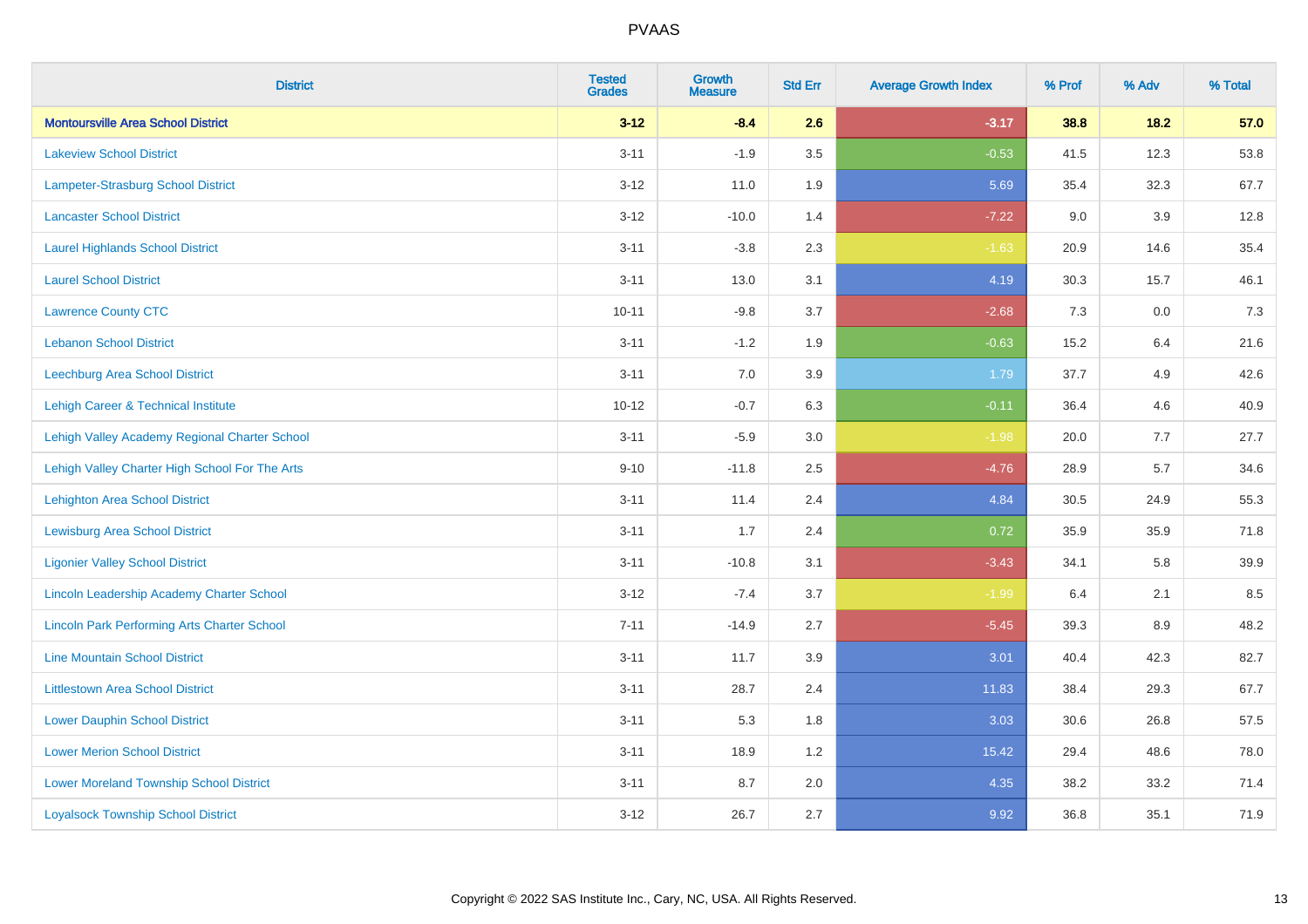| <b>District</b>                                | <b>Tested</b><br><b>Grades</b> | <b>Growth</b><br><b>Measure</b> | <b>Std Err</b> | <b>Average Growth Index</b> | % Prof | % Adv   | % Total  |
|------------------------------------------------|--------------------------------|---------------------------------|----------------|-----------------------------|--------|---------|----------|
| <b>Montoursville Area School District</b>      | $3 - 12$                       | $-8.4$                          | 2.6            | $-3.17$                     | 38.8   | 18.2    | 57.0     |
| <b>Mahanoy Area School District</b>            | $3 - 10$                       | $-3.4$                          | 3.1            | $-1.07$                     | 21.4   | $8.6\,$ | $30.0\,$ |
| <b>Manheim Central School District</b>         | $3 - 11$                       | 12.8                            | 2.0            | 6.52                        | 27.8   | 35.4    | 63.2     |
| <b>Manheim Township School District</b>        | $3 - 12$                       | 10.9                            | 1.5            | 7.51                        | 30.9   | 31.0    | 61.9     |
| <b>Marion Center Area School District</b>      | $3 - 10$                       | 0.8                             | 2.9            | 0.27                        | 23.3   | 11.1    | 34.4     |
| Maritime Academy Charter School                | $3 - 10$                       | 13.2                            | 3.1            | 4.29                        | 24.0   | 1.3     | 25.3     |
| <b>Marple Newtown School District</b>          | $3 - 11$                       | 20.6                            | 2.3            | 8.95                        | 31.1   | 42.7    | 73.8     |
| <b>Mars Area School District</b>               | $3 - 10$                       | 6.6                             | 1.9            | 3.45                        | 36.7   | 32.4    | 69.1     |
| <b>MaST Community Charter School</b>           | $3 - 10$                       | $-0.9$                          | 2.5            | $-0.34$                     | 25.0   | 21.6    | 46.6     |
| <b>MaST Community Charter School II</b>        | $3 - 10$                       | 1.4                             | 3.0            | 0.45                        | 16.1   | 4.6     | 20.7     |
| Mastery Charter High School-Lenfest Campus     | $7 - 11$                       | $-1.8$                          | 5.8            | $-0.30$                     | 26.3   | 0.0     | 26.3     |
| <b>Mastery Charter School - Gratz Campus</b>   | $7 - 10$                       | $-9.5$                          | 4.6            | $-2.09$                     | 0.0    | 3.4     | 3.4      |
| Mastery Charter School - Hardy Williams        | $3 - 11$                       | 6.6                             | 3.0            | 2.21                        | 24.7   | 1.2     | 25.9     |
| <b>Mastery Charter School - Pickett Campus</b> | $6 - 10$                       | 2.7                             | 4.2            | 0.65                        | 20.6   | 0.0     | 20.6     |
| Mastery Charter School - Shoemaker Campus      | $7 - 10$                       | $-2.3$                          | 2.8            | $-0.81$                     | 10.1   | 3.7     | 13.8     |
| <b>Mastery Charter School - Thomas Campus</b>  | $3 - 10$                       | 7.9                             | 5.7            | 1.39                        | 12.5   | $0.0\,$ | 12.5     |
| <b>Mcguffey School District</b>                | $3 - 11$                       | $-12.1$                         | 3.0            | $-4.06$                     | 12.8   | 5.9     | 18.6     |
| <b>Mckeesport Area School District</b>         | $3 - 12$                       | 4.6                             | 2.2            | 2.14                        | 21.1   | 4.4     | 25.5     |
| Mechanicsburg Area School District             | $3 - 11$                       | $-5.7$                          | 1.6            | $-3.48$                     | 35.1   | 16.0    | 51.2     |
| <b>Mercer Area School District</b>             | $3 - 11$                       | 2.2                             | 3.1            | 0.70                        | 24.4   | 11.8    | 36.2     |
| <b>Methacton School District</b>               | $3 - 11$                       | 11.0                            | 1.6            | 6.94                        | 36.0   | 33.6    | 69.6     |
| Meyersdale Area School District                | $3 - 11$                       | $-16.1$                         | 3.3            | $-4.94$                     | 20.3   | 5.8     | 26.1     |
| <b>Mid Valley School District</b>              | $3 - 10$                       | $-11.1$                         | 2.7            | $-4.07$                     | 28.3   | 8.1     | 36.4     |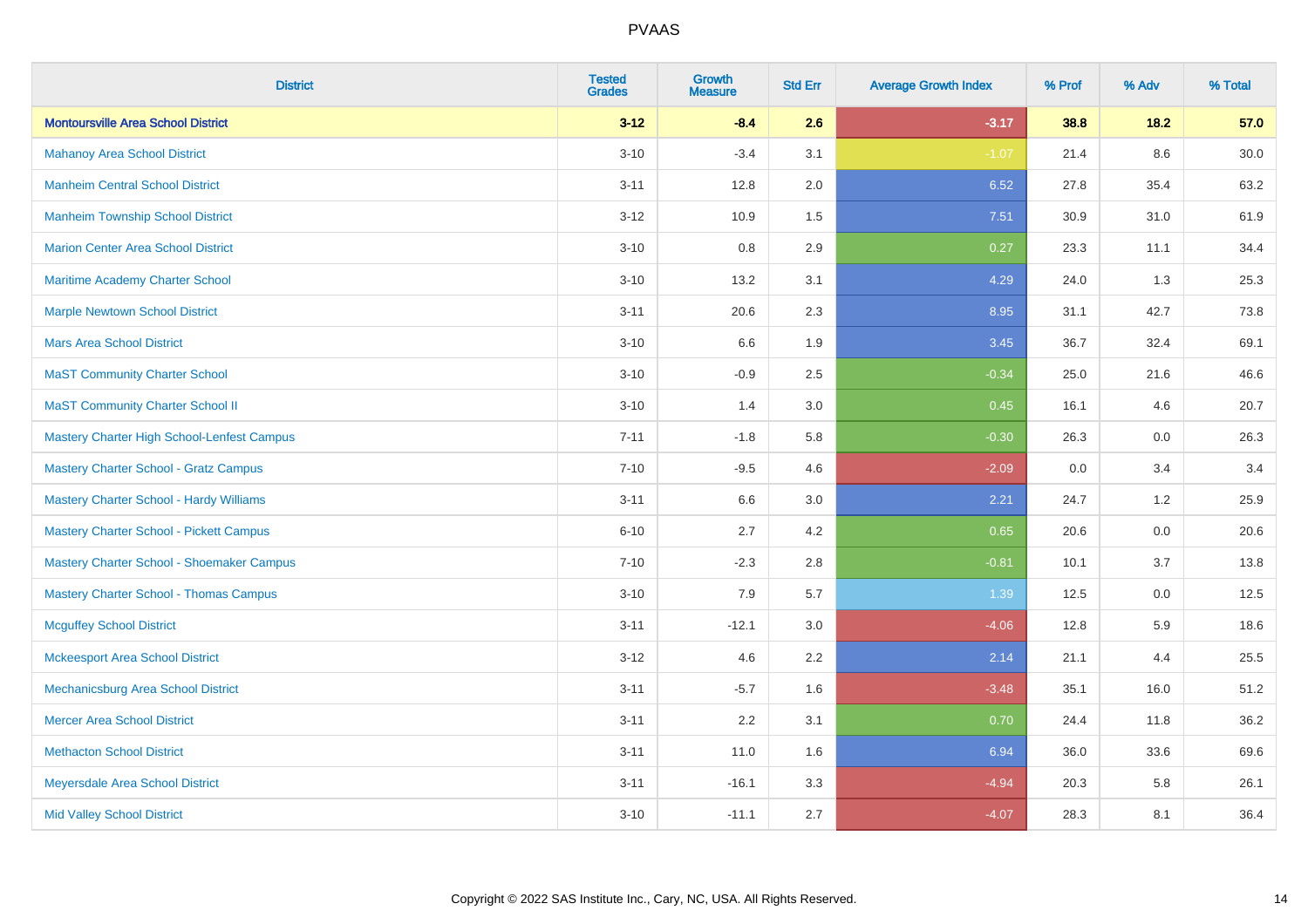| <b>District</b>                            | <b>Tested</b><br><b>Grades</b> | <b>Growth</b><br><b>Measure</b> | <b>Std Err</b> | <b>Average Growth Index</b> | % Prof | % Adv  | % Total |
|--------------------------------------------|--------------------------------|---------------------------------|----------------|-----------------------------|--------|--------|---------|
| <b>Montoursville Area School District</b>  | $3 - 12$                       | $-8.4$                          | 2.6            | $-3.17$                     | 38.8   | 18.2   | 57.0    |
| Middletown Area School District            | $3 - 11$                       | $-3.4$                          | 2.4            | $-1.44$                     | 34.3   | 15.2   | 49.4    |
| <b>Midd-West School District</b>           | $3 - 11$                       | 3.6                             | 2.6            | 1.42                        | 28.6   | 25.0   | 53.6    |
| <b>Mifflin County School District</b>      | $3 - 11$                       | 12.3                            | 1.6            | 7.69                        | 35.1   | 15.1   | 50.3    |
| Mifflinburg Area School District           | $3 - 11$                       | $-6.0$                          | 2.1            | $-2.87$                     | 32.7   | 13.3   | 46.0    |
| <b>Millcreek Township School District</b>  | $3 - 11$                       | 9.1                             | 1.4            | 6.61                        | 34.5   | 30.1   | 64.6    |
| <b>Millersburg Area School District</b>    | $3 - 11$                       | $-6.6$                          | 3.4            | $-1.92$                     | 24.1   | 10.3   | 34.5    |
| <b>Millville Area School District</b>      | $3 - 12$                       | $-5.6$                          | 4.4            | $-1.26$                     | 31.4   | 11.4   | 42.9    |
| <b>Milton Area School District</b>         | $3 - 11$                       | $-10.1$                         | 2.5            | $-4.04$                     | 23.0   | 11.3   | 34.2    |
| <b>Minersville Area School District</b>    | $3 - 11$                       | $-2.9$                          | 3.4            | $-0.86$                     | 27.4   | 9.7    | 37.1    |
| <b>Mohawk Area School District</b>         | $3 - 11$                       | $-10.5$                         | 2.8            | $-3.75$                     | 35.1   | 10.6   | 45.7    |
| <b>Monessen City School District</b>       | $3 - 10$                       | $-3.9$                          | 5.6            | $-0.69$                     | 21.0   | 10.5   | 31.6    |
| <b>Moniteau School District</b>            | $3 - 11$                       | $-11.8$                         | 2.9            | $-4.07$                     | 22.6   | 5.0    | 27.6    |
| <b>Montgomery Area School District</b>     | $3 - 11$                       | $-5.8$                          | 3.2            | $-1.83$                     | 25.0   | 11.5   | 36.5    |
| <b>Montour School District</b>             | $3 - 11$                       | $-6.1$                          | 2.1            | $-2.95$                     | 31.8   | 23.6   | 55.3    |
| <b>Montoursville Area School District</b>  | $3 - 12$                       | $-8.4$                          | 2.6            | $-3.17$                     | 38.8   | $18.2$ | 57.0    |
| <b>Montrose Area School District</b>       | $3 - 10$                       | 12.3                            | 2.8            | 4.41                        | 37.8   | 28.9   | 66.7    |
| Moon Area School District                  | $3 - 11$                       | 1.5                             | 1.8            | 0.86                        | 34.5   | 25.5   | 60.0    |
| Morrisville Borough School District        | $3 - 11$                       | $-13.1$                         | 3.7            | $-3.52$                     | 4.9    | 1.6    | 6.6     |
| <b>Moshannon Valley School District</b>    | $3 - 10$                       | $-5.1$                          | 4.6            | $-1.12$                     | 25.0   | 12.5   | 37.5    |
| <b>Mount Carmel Area School District</b>   | $3 - 11$                       | $-7.9$                          | 2.3            | $-3.38$                     | 18.2   | 4.4    | 22.6    |
| <b>Mount Pleasant Area School District</b> | $3 - 11$                       | $-5.4$                          | 2.3            | $-2.37$                     | 33.3   | 8.7    | 42.0    |
| <b>Mount Union Area School District</b>    | $3 - 10$                       | $-2.5$                          | 2.8            | $-0.89$                     | 19.8   | 5.8    | 25.6    |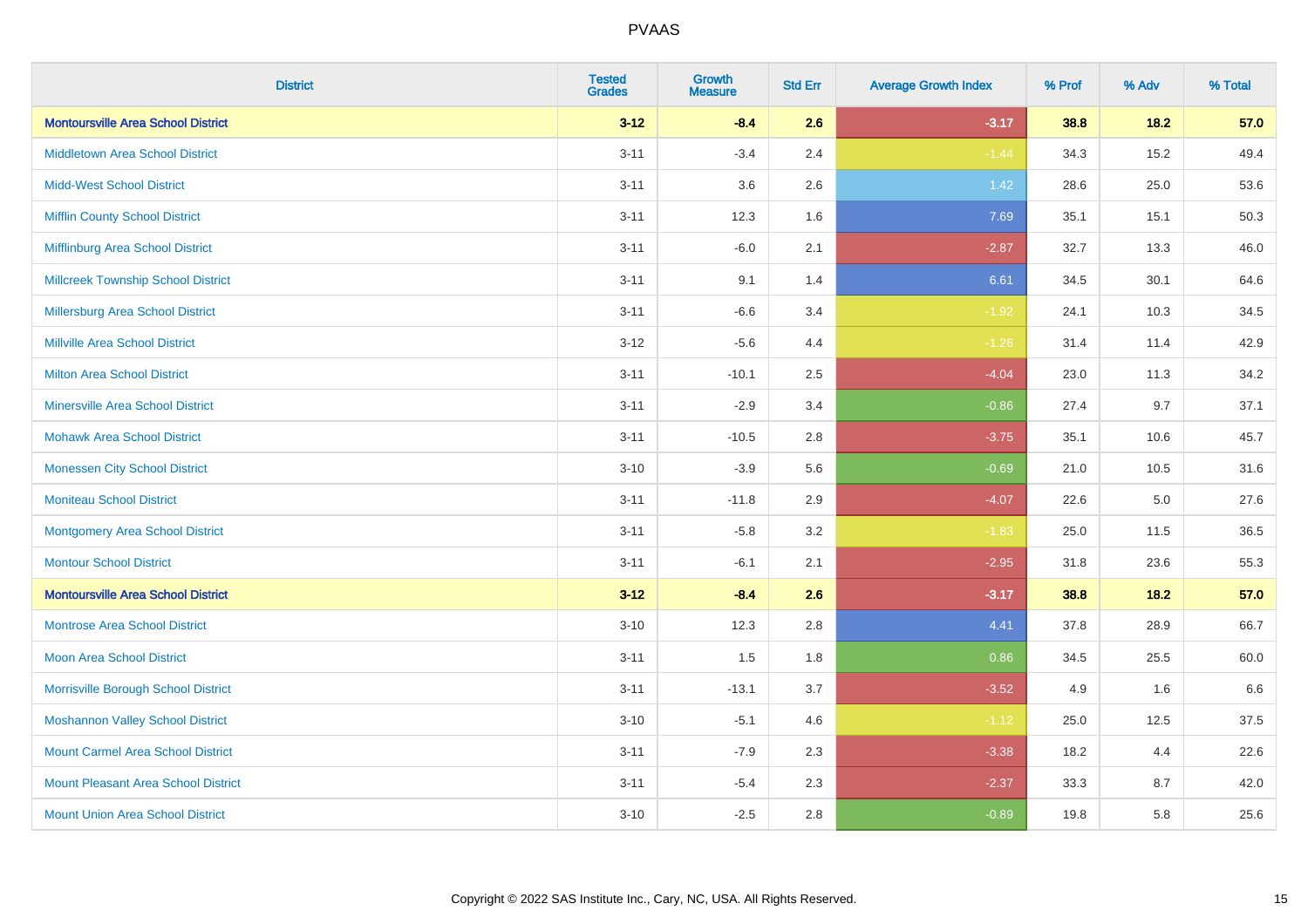| <b>District</b>                             | <b>Tested</b><br><b>Grades</b> | <b>Growth</b><br><b>Measure</b> | <b>Std Err</b> | <b>Average Growth Index</b> | % Prof | % Adv | % Total |
|---------------------------------------------|--------------------------------|---------------------------------|----------------|-----------------------------|--------|-------|---------|
| <b>Montoursville Area School District</b>   | $3 - 12$                       | $-8.4$                          | 2.6            | $-3.17$                     | 38.8   | 18.2  | 57.0    |
| <b>Mountain View School District</b>        | $3 - 11$                       | 24.2                            | 3.4            | 7.20                        | 45.8   | 37.3  | 83.0    |
| Mt Lebanon School District                  | $3 - 11$                       | 2.4                             | 1.3            | 1.79                        | 39.3   | 37.4  | 76.8    |
| <b>Muhlenberg School District</b>           | $3 - 10$                       | $-17.8$                         | 1.9            | $-9.34$                     | 12.4   | 4.6   | 17.0    |
| <b>Multicultural Academy Charter School</b> | $9 - 11$                       | 6.0                             | 3.4            | 1.77                        | 12.3   | 0.0   | 12.3    |
| <b>Muncy School District</b>                | $3 - 11$                       | 6.9                             | 3.3            | 2.12                        | 37.6   | 18.8  | 56.4    |
| <b>Nazareth Area School District</b>        | $3 - 11$                       | $-2.5$                          | 1.7            | $-1.53$                     | 29.2   | 24.6  | 53.8    |
| <b>Neshaminy School District</b>            | $3 - 11$                       | $8.6\,$                         | 1.3            | 6.56                        | 31.3   | 23.9  | 55.2    |
| <b>Neshannock Township School District</b>  | $3 - 10$                       | $-12.5$                         | 2.7            | $-4.73$                     | 29.0   | 13.0  | 42.0    |
| <b>New Brighton Area School District</b>    | $3 - 11$                       | $-2.1$                          | 3.2            | $-0.65$                     | 31.5   | 11.1  | 42.6    |
| <b>New Castle Area School District</b>      | $3 - 12$                       | $-13.6$                         | 2.3            | $-5.99$                     | 17.6   | 2.0   | 19.5    |
| <b>New Foundations Charter School</b>       | $3 - 11$                       | $0.6\,$                         | 2.2            | 0.29                        | 22.4   | 4.0   | 26.4    |
| New Hope-Solebury School District           | $3 - 11$                       | 28.8                            | 2.9            | 9.77                        | 31.6   | 50.0  | 81.6    |
| New Kensington-Arnold School District       | $3 - 11$                       | $-5.8$                          | 3.2            | $-1.80$                     | 10.8   | 1.2   | 12.0    |
| <b>Newport School District</b>              | $3 - 12$                       | $3.8\,$                         | 3.3            | 1.17                        | 38.8   | 10.4  | 49.2    |
| <b>Norristown Area School District</b>      | $3 - 12$                       | $-25.4$                         | 1.7            | $-15.35$                    | 10.6   | 1.8   | 12.4    |
| <b>North Allegheny School District</b>      | $3 - 11$                       | 18.0                            | 1.3            | 14.25                       | 30.5   | 42.9  | 73.4    |
| <b>North Clarion County School District</b> | $3 - 12$                       | 3.4                             | 4.1            | 0.83                        | 45.0   | 18.8  | 63.8    |
| <b>North East School District</b>           | $3 - 11$                       | $-5.3$                          | 2.7            | $-1.97$                     | 31.7   | 24.8  | 56.4    |
| <b>North Hills School District</b>          | $3 - 11$                       | $-15.8$                         | 1.8            | $-8.84$                     | 26.4   | 19.8  | 46.2    |
| <b>North Penn School District</b>           | $3 - 11$                       | 17.6                            | 1.0            | 17.53                       | 30.8   | 35.7  | 66.4    |
| <b>North Pocono School District</b>         | $3 - 11$                       | 13.1                            | 3.7            | 3.54                        | 31.4   | 33.3  | 64.7    |
| North Schuylkill School District            | $3 - 11$                       | $-4.7$                          | 2.2            | $-2.16$                     | 20.2   | 11.7  | 31.9    |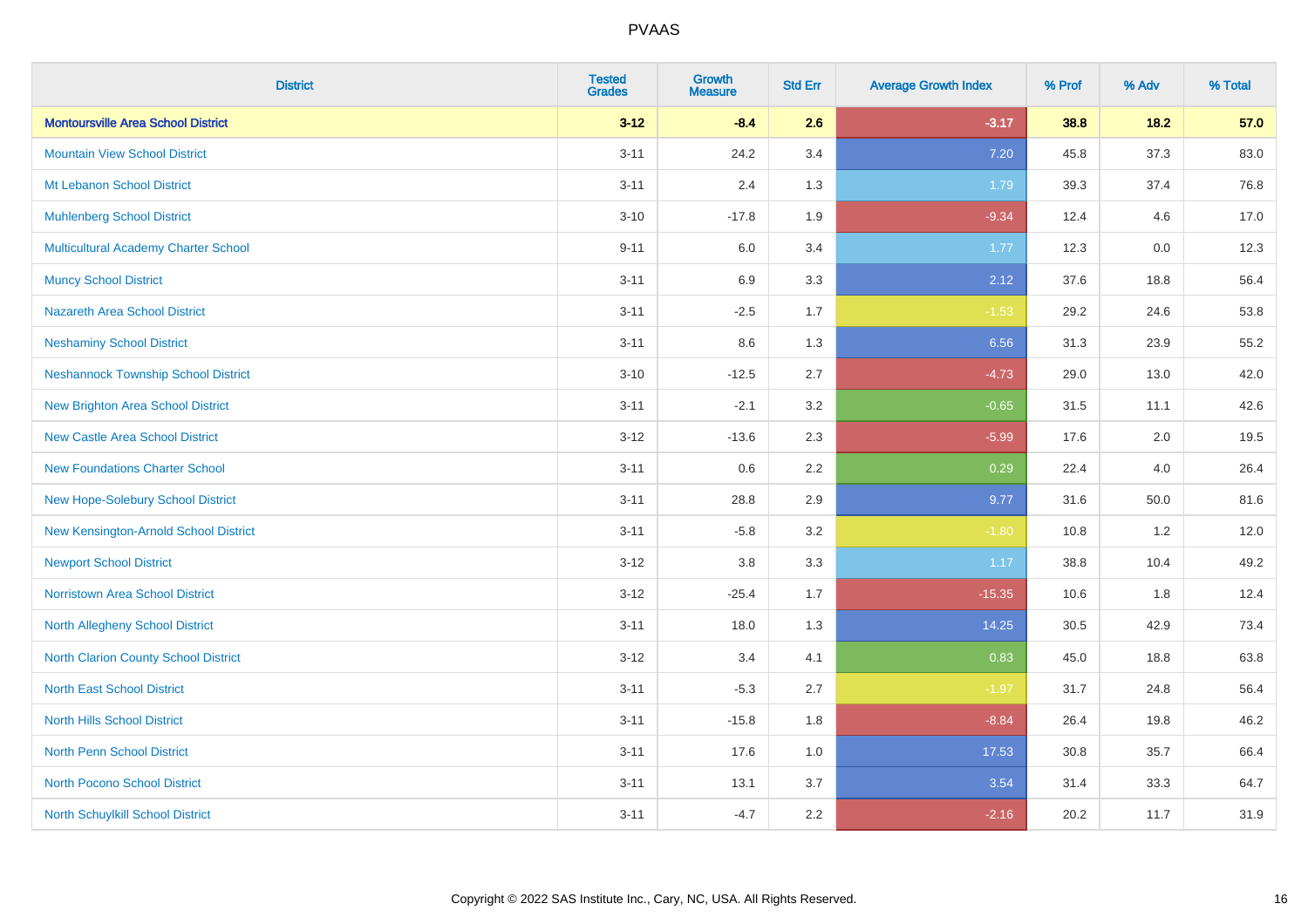| <b>District</b>                           | <b>Tested</b><br><b>Grades</b> | Growth<br><b>Measure</b> | <b>Std Err</b> | <b>Average Growth Index</b> | % Prof | % Adv  | % Total |
|-------------------------------------------|--------------------------------|--------------------------|----------------|-----------------------------|--------|--------|---------|
| <b>Montoursville Area School District</b> | $3 - 12$                       | $-8.4$                   | 2.6            | $-3.17$                     | 38.8   | $18.2$ | 57.0    |
| <b>North Star School District</b>         | $3 - 11$                       | 1.1                      | 3.3            | 0.34                        | 26.2   | 20.0   | 46.2    |
| Northampton Area School District          | $3 - 11$                       | 3.2                      | 1.5            | 2.05                        | 29.8   | 17.9   | 47.7    |
| <b>Northeast Bradford School District</b> | $3 - 10$                       | $-5.0$                   | 3.7            | $-1.35$                     | 30.6   | 4.8    | 35.5    |
| Northeastern York School District         | $3 - 11$                       | 3.8                      | 1.8            | 2.11                        | 32.7   | 21.0   | 53.7    |
| Northern Bedford County School District   | $3 - 11$                       | $-2.3$                   | 3.3            | $-0.69$                     | 26.2   | 16.9   | 43.1    |
| Northern Cambria School District          | $3 - 11$                       | $-0.3$                   | 3.4            | $-0.09$                     | 26.5   | 1.2    | 27.7    |
| <b>Northern Lebanon School District</b>   | $3 - 11$                       | $-0.7$                   | 2.3            | $-0.29$                     | 18.8   | 6.8    | 25.6    |
| Northern Lehigh School District           | $3 - 12$                       | 6.1                      | 2.5            | 2.42                        | 21.4   | 18.0   | 39.3    |
| <b>Northern Potter School District</b>    | $3 - 12$                       | 6.8                      | 4.6            | 1.48                        | 30.6   | 11.1   | 41.7    |
| Northern Tioga School District            | $3 - 12$                       | $6.8\,$                  | 2.6            | 2.64                        | 25.0   | 16.9   | 41.9    |
| Northern York County School District      | $3 - 11$                       | 8.4                      | 1.8            | 4.63                        | 24.3   | 23.1   | 47.4    |
| <b>Northgate School District</b>          | $3 - 11$                       | $-3.0$                   | 3.4            | $-0.85$                     | 35.6   | 6.8    | 42.4    |
| Northwest Area School District            | $3 - 10$                       | $-3.2$                   | 3.3            | $-0.97$                     | 30.4   | 13.0   | 43.5    |
| Northwestern Lehigh School District       | $3 - 11$                       | $-2.4$                   | 2.1            | $-1.14$                     | 41.7   | 17.9   | 59.5    |
| <b>Northwestern School District</b>       | $3 - 11$                       | $-14.6$                  | 3.2            | $-4.51$                     | 32.5   | 13.7   | 46.2    |
| <b>Norwin School District</b>             | $3 - 11$                       | $-1.1$                   | 1.6            | $-0.70$                     | 37.7   | 27.6   | 65.2    |
| <b>Octorara Area School District</b>      | $3 - 11$                       | $-7.5$                   | 3.2            | $-2.35$                     | 26.1   | 17.0   | 43.2    |
| Oil City Area School District             | $3 - 11$                       | 8.6                      | 2.4            | 3.56                        | 29.1   | 13.1   | 42.2    |
| <b>Old Forge School District</b>          | $3 - 12$                       | $-11.3$                  | 3.1            | $-3.62$                     | 28.6   | 13.2   | 41.8    |
| <b>Oley Valley School District</b>        | $3 - 11$                       | 1.4                      | 2.4            | 0.56                        | 37.4   | 23.9   | 61.4    |
| <b>Oswayo Valley School District</b>      | $3 - 12$                       | 9.9                      | 5.1            | 1.93                        | 26.5   | 44.1   | 70.6    |
| <b>Otto-Eldred School District</b>        | $3 - 11$                       | $-0.5$                   | 3.5            | $-0.13$                     | 35.8   | 10.5   | 46.3    |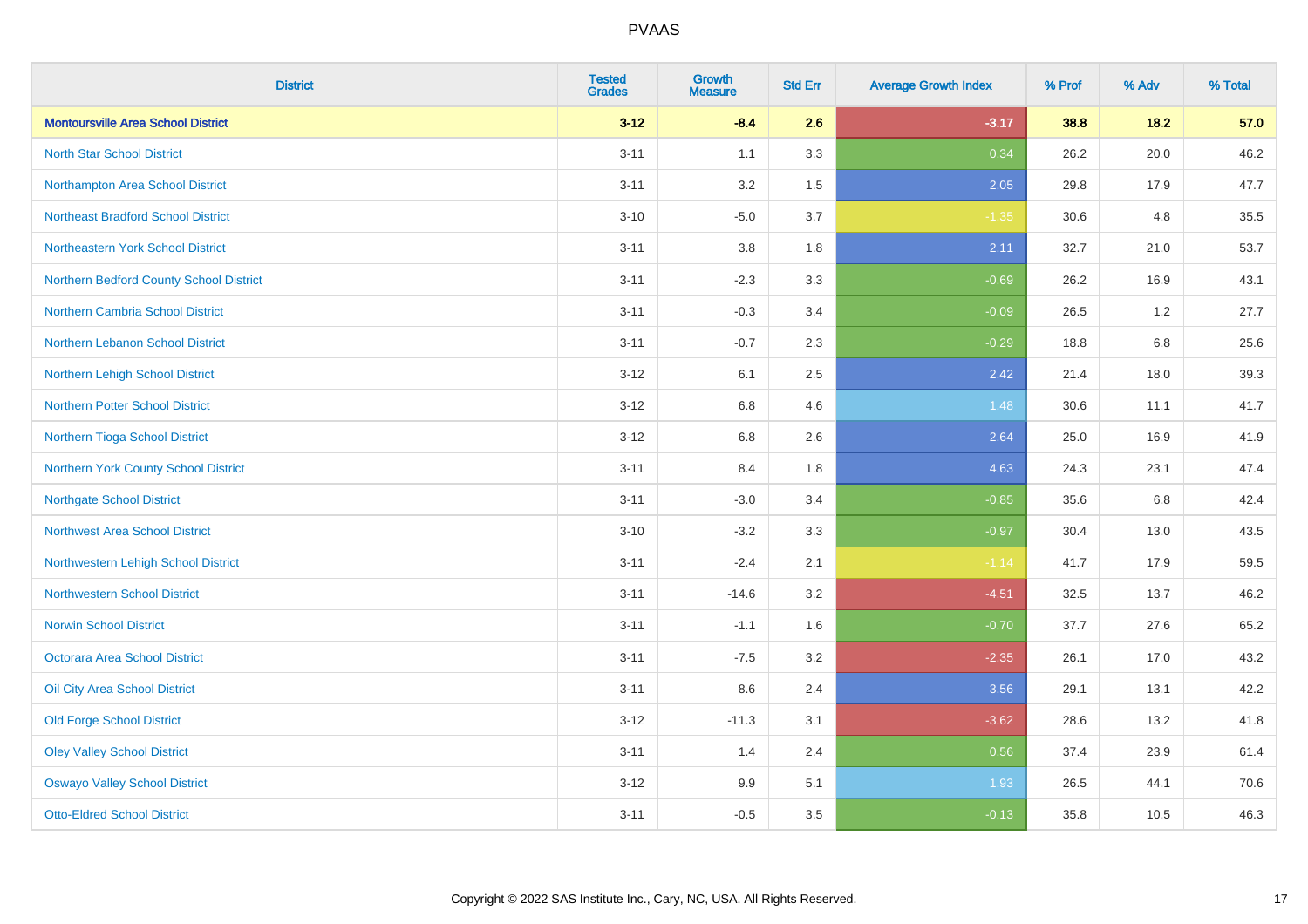| <b>District</b>                               | <b>Tested</b><br><b>Grades</b> | <b>Growth</b><br><b>Measure</b> | <b>Std Err</b> | <b>Average Growth Index</b> | % Prof | % Adv   | % Total |
|-----------------------------------------------|--------------------------------|---------------------------------|----------------|-----------------------------|--------|---------|---------|
| <b>Montoursville Area School District</b>     | $3 - 12$                       | $-8.4$                          | 2.6            | $-3.17$                     | 38.8   | 18.2    | 57.0    |
| <b>Owen J Roberts School District</b>         | $3 - 11$                       | $-3.5$                          | 1.5            | $-2.27$                     | 36.8   | 24.4    | 61.2    |
| <b>Oxford Area School District</b>            | $3 - 11$                       | $-3.1$                          | 1.8            | $-1.77$                     | 27.5   | 14.5    | 42.0    |
| <b>Palisades School District</b>              | $3 - 11$                       | 7.7                             | 2.9            | 2.66                        | 27.8   | 20.3    | 48.1    |
| <b>Palmerton Area School District</b>         | $3 - 11$                       | $-0.9$                          | 2.7            | $-0.34$                     | 34.3   | 14.3    | 48.6    |
| Palmyra Area School District                  | $3 - 11$                       | 16.2                            | 1.8            | 9.02                        | 38.8   | 34.0    | 72.8    |
| <b>Panther Valley School District</b>         | $3 - 12$                       | $-13.3$                         | 3.2            | $-4.10$                     | 31.5   | 4.1     | 35.6    |
| <b>Parkland School District</b>               | $3 - 11$                       | $-3.7$                          | 1.2            | $-3.17$                     | 31.4   | 30.6    | 62.0    |
| Pen Argyl Area School District                | $3 - 12$                       | 12.8                            | 2.5            | 5.10                        | 28.5   | 23.8    | 52.3    |
| Penn Cambria School District                  | $3 - 11$                       | $-4.5$                          | 2.4            | $-1.86$                     | 27.3   | 15.8    | 43.2    |
| <b>Penn Hills School District</b>             | $3 - 11$                       | 0.0                             | 2.4            | 0.02                        | 18.4   | 7.1     | 25.6    |
| <b>Penn Manor School District</b>             | $3 - 11$                       | 7.1                             | 1.5            | 4.82                        | 26.7   | 20.5    | 47.2    |
| <b>Penncrest School District</b>              | $3 - 11$                       | 6.0                             | 1.9            | 3.24                        | 31.1   | 16.9    | 48.0    |
| <b>Penn-Delco School District</b>             | $3 - 11$                       | 1.3                             | 1.8            | 0.75                        | 26.5   | 12.6    | 39.1    |
| <b>Pennridge School District</b>              | $3 - 10$                       | 7.4                             | 1.5            | 5.10                        | 32.0   | 27.6    | 59.6    |
| <b>Penns Manor Area School District</b>       | $3 - 12$                       | $-1.9$                          | $3.5\,$        | $-0.55$                     | 24.2   | $3.8\,$ | 28.0    |
| Penns Valley Area School District             | $3 - 12$                       | 14.1                            | 2.6            | 5.33                        | 29.6   | 23.3    | 52.9    |
| <b>Pennsbury School District</b>              | $3 - 11$                       | 5.6                             | 1.3            | 4.38                        | 37.7   | 27.7    | 65.4    |
| Pennsylvania Cyber Charter School             | $3 - 11$                       | 0.6                             | 1.5            | 0.37                        | 20.8   | 8.1     | 28.9    |
| Pennsylvania Distance Learning Charter School | $3 - 12$                       | 6.8                             | 3.4            | 1.99                        | 19.8   | 6.2     | 25.9    |
| Pennsylvania Leadership Charter School        | $3 - 11$                       | 8.0                             | 1.9            | 4.22                        | 33.1   | 27.8    | 60.9    |
| Pennsylvania Virtual Charter School           | $3 - 11$                       | 4.4                             | 3.4            | 1.31                        | 29.8   | 21.2    | 51.0    |
| <b>Penn-Trafford School District</b>          | $3 - 11$                       | 2.9                             | 1.8            | 1.68                        | 46.3   | 26.2    | 72.5    |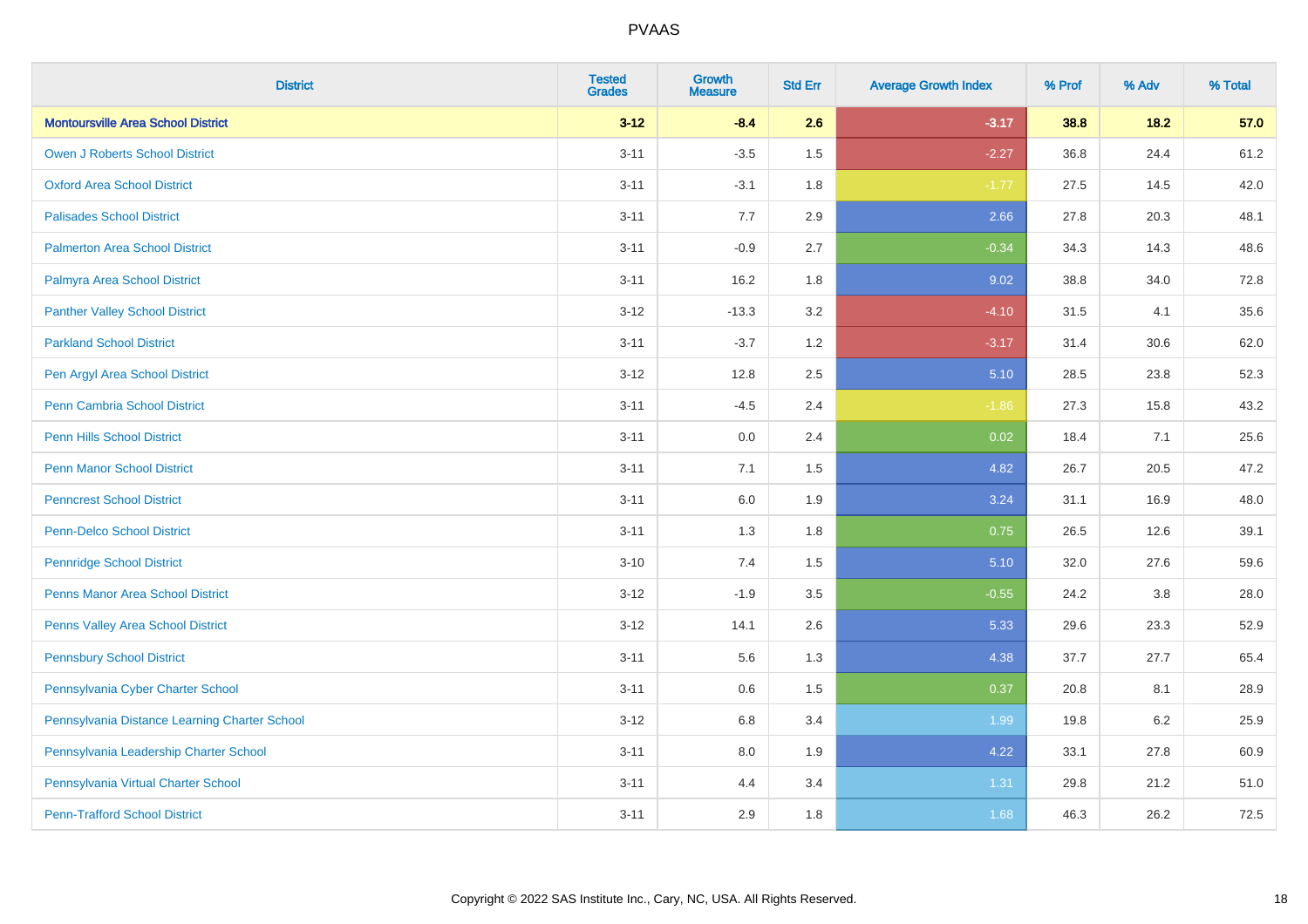| <b>District</b>                                    | <b>Tested</b><br><b>Grades</b> | <b>Growth</b><br><b>Measure</b> | <b>Std Err</b> | <b>Average Growth Index</b> | % Prof | % Adv   | % Total |
|----------------------------------------------------|--------------------------------|---------------------------------|----------------|-----------------------------|--------|---------|---------|
| <b>Montoursville Area School District</b>          | $3 - 12$                       | $-8.4$                          | 2.6            | $-3.17$                     | 38.8   | 18.2    | 57.0    |
| People For People Charter School                   | $3 - 12$                       | 6.4                             | 5.6            | $1.15$                      | 2.4    | 0.0     | 2.4     |
| <b>Pequea Valley School District</b>               | $3 - 11$                       | 18.0                            | 3.1            | 5.74                        | 29.2   | 37.5    | 66.7    |
| <b>Perkiomen Valley School District</b>            | $3 - 11$                       | 2.7                             | 1.5            | 1.83                        | 35.0   | 25.3    | 60.3    |
| Perseus House Charter School Of Excellence         | $6 - 11$                       | $-6.4$                          | 2.6            | $-2.50$                     | 0.9    | 0.0     | 0.9     |
| <b>Peters Township School District</b>             | $3 - 11$                       | 14.1                            | 1.7            | 8.16                        | 35.2   | 41.6    | 76.8    |
| Philadelphia Academy Charter School                | $3 - 11$                       | $-14.7$                         | 2.7            | $-5.42$                     | 21.6   | 3.9     | 25.5    |
| Philadelphia City School District                  | $3 - 12$                       | $-7.8$                          | 0.6            | $-13.43$                    | 16.4   | 6.5     | 22.9    |
| Philadelphia Electrical & Tech Charter High School | $10 - 10$                      | 1.2                             | 2.6            | 0.45                        | 0.9    | 0.0     | 0.9     |
| Philipsburg-Osceola Area School District           | $3 - 11$                       | 4.1                             | 3.0            | 1.37                        | 22.5   | 16.2    | 38.8    |
| Phoenixville Area School District                  | $3 - 11$                       | 7.3                             | 1.8            | 3.96                        | 32.3   | 27.6    | 59.8    |
| <b>Pine Grove Area School District</b>             | $3 - 11$                       | $-1.1$                          | 3.0            | $-0.36$                     | 29.5   | 14.3    | 43.8    |
| <b>Pine-Richland School District</b>               | $3 - 11$                       | 9.3                             | 1.7            | 5.56                        | 42.3   | 35.8    | 78.1    |
| <b>Pittsburgh School District</b>                  | $3 - 11$                       | $-13.0$                         | 1.1            | $-12.25$                    | 16.1   | 6.5     | 22.6    |
| <b>Pittston Area School District</b>               | $3 - 11$                       | $-8.2$                          | 2.2            | $-3.75$                     | 26.7   | 14.8    | 41.5    |
| <b>Pleasant Valley School District</b>             | $3 - 11$                       | $-3.3$                          | 1.8            | $-1.80$                     | 28.5   | 10.4    | 39.0    |
| <b>Plum Borough School District</b>                | $3 - 11$                       | $-9.4$                          | 2.4            | $-3.98$                     | 32.9   | 27.4    | 60.4    |
| Pocono Mountain School District                    | $3 - 12$                       | $-4.3$                          | 1.8            | $-2.43$                     | 35.5   | 17.1    | 52.6    |
| <b>Port Allegany School District</b>               | $3 - 11$                       | 6.5                             | 3.7            | 1.74                        | 26.4   | 11.3    | 37.7    |
| <b>Portage Area School District</b>                | $3 - 10$                       | $-0.5$                          | 3.3            | $-0.14$                     | 27.0   | 20.6    | 47.6    |
| <b>Pottsgrove School District</b>                  | $3 - 11$                       | $-5.5$                          | 2.0            | $-2.78$                     | 28.6   | 10.3    | 38.8    |
| <b>Pottstown School District</b>                   | $3 - 12$                       | 2.0                             | 2.2            | 0.88                        | 19.4   | $6.2\,$ | 25.6    |
| <b>Pottsville Area School District</b>             | $3 - 12$                       | $-4.9$                          | 2.1            | $-2.36$                     | 21.8   | 7.9     | 29.6    |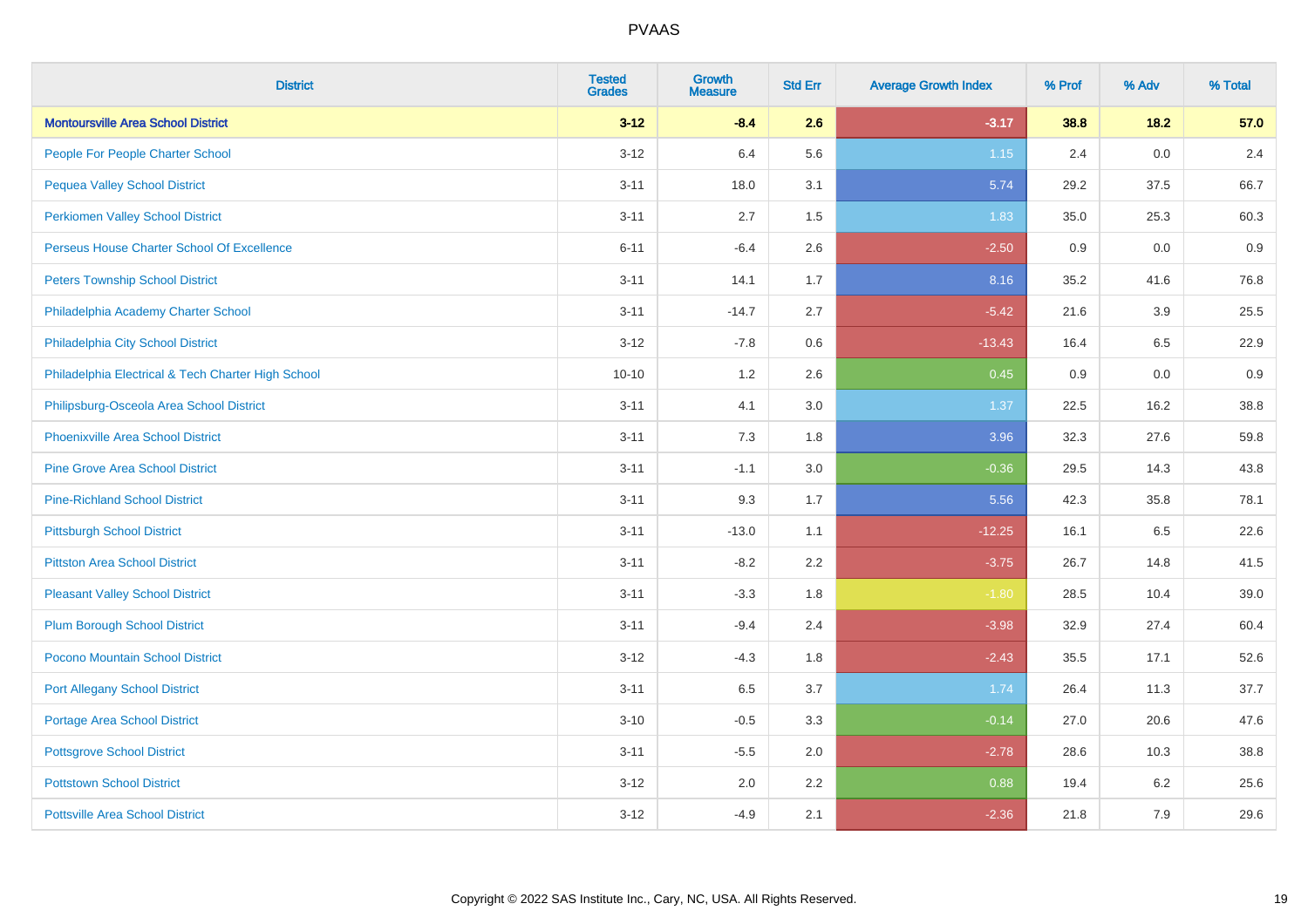| <b>District</b>                                                       | <b>Tested</b><br><b>Grades</b> | <b>Growth</b><br><b>Measure</b> | <b>Std Err</b> | <b>Average Growth Index</b> | % Prof | % Adv   | % Total |
|-----------------------------------------------------------------------|--------------------------------|---------------------------------|----------------|-----------------------------|--------|---------|---------|
| <b>Montoursville Area School District</b>                             | $3 - 12$                       | $-8.4$                          | 2.6            | $-3.17$                     | 38.8   | 18.2    | 57.0    |
| Preparatory Charter School Of Mathematics, Science, Tech, And Careers | $9 - 10$                       | $-5.1$                          | 2.5            | $-2.03$                     | 6.3    | 1.4     | 7.7     |
| Propel Charter School - Braddock Hills                                | $3 - 11$                       | $-2.1$                          | 3.3            | $-0.63$                     | 4.8    | 3.2     | 8.1     |
| <b>Propel Charter School-Homestead</b>                                | $3 - 11$                       | $-5.0$                          | 3.9            | $-1.27$                     | 7.3    | $0.0\,$ | 7.3     |
| <b>Propel Charter School-Montour</b>                                  | $3 - 10$                       | $-3.4$                          | 3.6            | $-0.93$                     | 7.7    | 0.0     | 7.7     |
| <b>Punxsutawney Area School District</b>                              | $3 - 11$                       | 15.8                            | 2.7            | 5.83                        | 18.6   | 29.0    | 47.6    |
| <b>Purchase Line School District</b>                                  | $3 - 12$                       | 4.3                             | 3.3            | 1.30                        | 32.3   | 9.0     | 41.4    |
| <b>Quaker Valley School District</b>                                  | $3 - 11$                       | 12.2                            | 2.5            | 4.90                        | 39.5   | 26.4    | 65.9    |
| <b>Quakertown Community School District</b>                           | $3 - 12$                       | $-4.3$                          | 1.5            | $-2.79$                     | 33.8   | 20.1    | 53.8    |
| <b>Radnor Township School District</b>                                | $3 - 12$                       | 7.5                             | 1.9            | 4.03                        | 33.0   | 38.3    | 71.3    |
| <b>Reach Cyber Charter School</b>                                     | $3 - 11$                       | 1.4                             | 3.6            | 0.40                        | 32.9   | 15.2    | 48.1    |
| <b>Reading School District</b>                                        | $3 - 11$                       | 4.3                             | 1.2            | 3.71                        | 16.8   | 6.0     | 22.8    |
| <b>Red Lion Area School District</b>                                  | $3 - 11$                       | 4.5                             | 1.9            | 2.31                        | 32.3   | 21.5    | 53.8    |
| <b>Redbank Valley School District</b>                                 | $3 - 11$                       | $-7.5$                          | 3.1            | $-2.41$                     | 12.4   | 10.6    | 23.1    |
| Renaissance Academy Charter School                                    | $3 - 11$                       | $-5.6$                          | 3.1            | $-1.79$                     | 28.4   | 18.5    | 46.9    |
| <b>Reynolds School District</b>                                       | $3 - 10$                       | $-3.0$                          | 3.5            | $-0.87$                     | 27.3   | 9.1     | 36.4    |
| <b>Richland School District</b>                                       | $3 - 11$                       | $-6.9$                          | 2.6            | $-2.63$                     | 40.1   | 20.9    | 61.0    |
| <b>Ridgway Area School District</b>                                   | $3 - 11$                       | $-6.1$                          | 4.0            | $-1.53$                     | 42.2   | 15.6    | 57.8    |
| <b>Ridley School District</b>                                         | $3 - 12$                       | 0.3                             | 1.6            | 0.21                        | 32.0   | 10.7    | 42.6    |
| <b>Ringgold School District</b>                                       | $3 - 11$                       | 2.9                             | 2.2            | 1.32                        | 23.8   | 13.3    | 37.1    |
| <b>Riverside Beaver County School District</b>                        | $3 - 11$                       | $-5.5$                          | 2.7            | $-2.03$                     | 35.8   | 23.2    | 59.0    |
| <b>Riverside School District</b>                                      | $3 - 11$                       | $-6.2$                          | 2.7            | $-2.33$                     | 20.8   | 17.0    | 37.7    |
| <b>Riverview School District</b>                                      | $3 - 11$                       | $-13.0$                         | 4.0            | $-3.29$                     | 43.1   | 7.8     | 51.0    |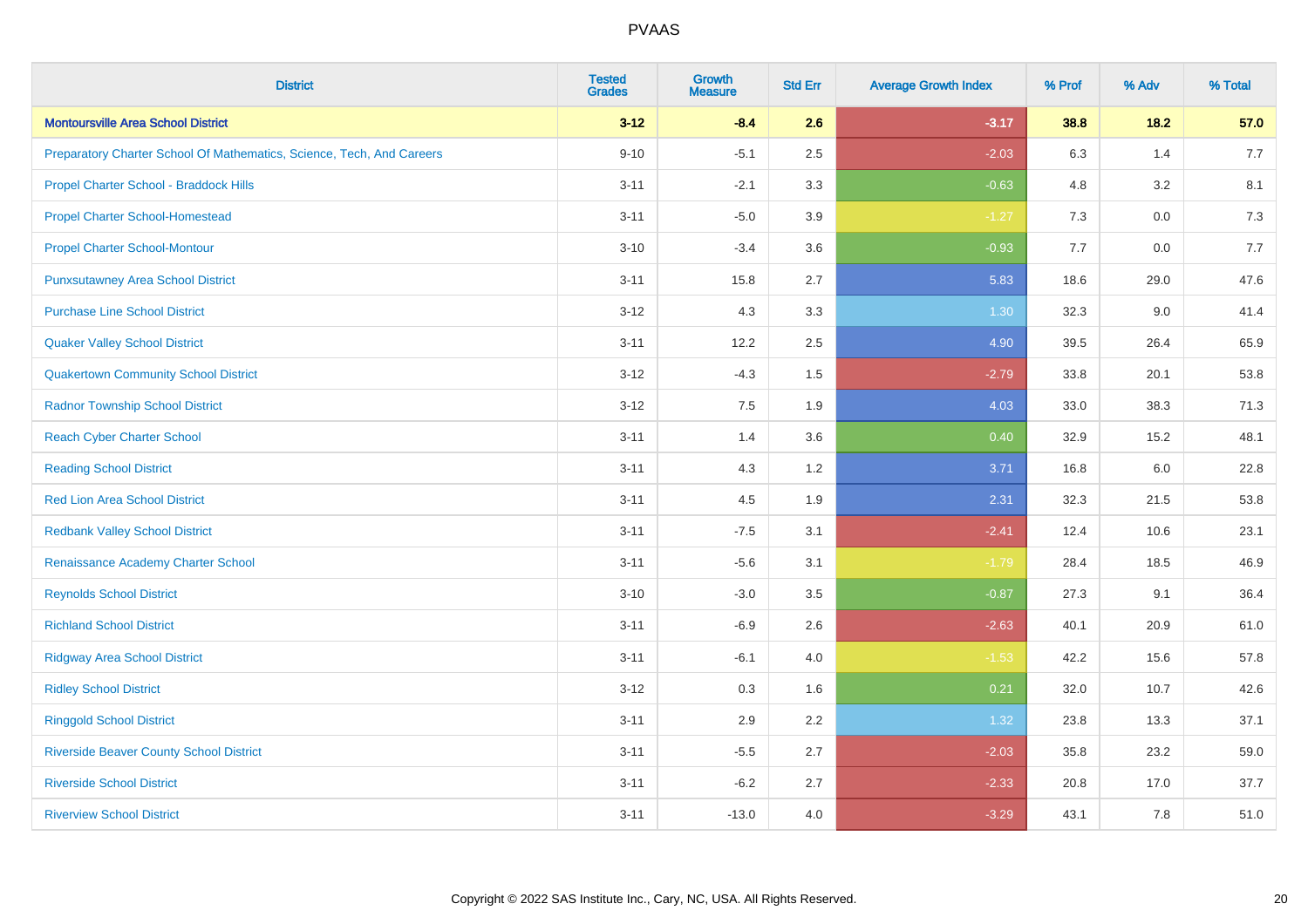| <b>District</b>                               | <b>Tested</b><br><b>Grades</b> | <b>Growth</b><br><b>Measure</b> | <b>Std Err</b> | <b>Average Growth Index</b> | % Prof | % Adv   | % Total |
|-----------------------------------------------|--------------------------------|---------------------------------|----------------|-----------------------------|--------|---------|---------|
| <b>Montoursville Area School District</b>     | $3 - 12$                       | $-8.4$                          | 2.6            | $-3.17$                     | 38.8   | 18.2    | 57.0    |
| <b>Roberto Clemente Charter School</b>        | $3 - 12$                       | $-3.3$                          | 4.1            | $-0.79$                     | 22.7   | 4.6     | 27.3    |
| <b>Rochester Area School District</b>         | $3 - 11$                       | $-5.7$                          | 3.9            | $-1.45$                     | 14.9   | 2.1     | 17.0    |
| <b>Rose Tree Media School District</b>        | $3 - 10$                       | $-2.8$                          | 2.1            | $-1.33$                     | 35.2   | 29.6    | 64.8    |
| Saint Marys Area School District              | $3 - 11$                       | 6.0                             | 2.2            | 2.69                        | 35.4   | 18.3    | 53.7    |
| <b>Salisbury Township School District</b>     | $3 - 11$                       | 5.8                             | 3.6            | 1.62                        | 24.4   | 12.6    | 37.0    |
| Salisbury-Elk Lick School District            | $3 - 11$                       | $-8.4$                          | 5.8            | $-1.45$                     | 33.3   | 5.6     | 38.9    |
| <b>Saucon Valley School District</b>          | $3 - 11$                       | 18.9                            | 2.2            | 8.48                        | 26.0   | 39.6    | 65.6    |
| <b>Sayre Area School District</b>             | $3 - 11$                       | 5.8                             | 3.2            | 1.81                        | 30.3   | 21.0    | 51.3    |
| <b>School Lane Charter School</b>             | $3 - 11$                       | 2.6                             | 3.6            | 0.72                        | 23.1   | 18.7    | 41.8    |
| Schuylkill Haven Area School District         | $3 - 11$                       | $-5.3$                          | 2.7            | $-1.96$                     | 22.2   | 11.6    | 33.8    |
| <b>Schuylkill Valley School District</b>      | $3 - 11$                       | $-1.0$                          | 2.2            | $-0.47$                     | 29.8   | 20.2    | 50.0    |
| <b>Scranton School District</b>               | $3 - 12$                       | $-10.1$                         | 2.5            | $-4.04$                     | 20.0   | 7.7     | 27.7    |
| <b>Selinsgrove Area School District</b>       | $3 - 12$                       | $-5.7$                          | 2.1            | $-2.74$                     | 25.4   | 13.9    | 39.2    |
| <b>Seneca Valley School District</b>          | $3 - 11$                       | 0.8                             | 1.4            | 0.54                        | 40.6   | 25.2    | 65.8    |
| <b>Shade-Central City School District</b>     | $3 - 11$                       | $-14.6$                         | 4.0            | $-3.68$                     | 9.6    | $0.0\,$ | 9.6     |
| <b>Shaler Area School District</b>            | $3 - 11$                       | $-2.1$                          | 1.8            | $-1.18$                     | 32.0   | 13.0    | 45.0    |
| <b>Shamokin Area School District</b>          | $3 - 11$                       | $-2.6$                          | 2.5            | $-1.06$                     | 19.6   | 9.8     | 29.3    |
| <b>Shanksville-Stonycreek School District</b> | $3 - 10$                       | $-8.6$                          | 5.5            | $-1.55$                     | 17.6   | 23.5    | 41.2    |
| <b>Sharon City School District</b>            | $3 - 11$                       | $-6.5$                          | 2.3            | $-2.79$                     | 13.1   | 5.0     | 18.1    |
| <b>Sharpsville Area School District</b>       | $3 - 11$                       | 3.8                             | 3.7            | 1.04                        | 41.1   | 23.2    | 64.3    |
| <b>Shenandoah Valley School District</b>      | $3 - 11$                       | $-4.5$                          | 3.5            | $-1.29$                     | 14.3   | 0.0     | 14.3    |
| Shenango Area School District                 | $3 - 11$                       | 1.7                             | 3.2            | 0.52                        | 41.4   | 13.8    | 55.3    |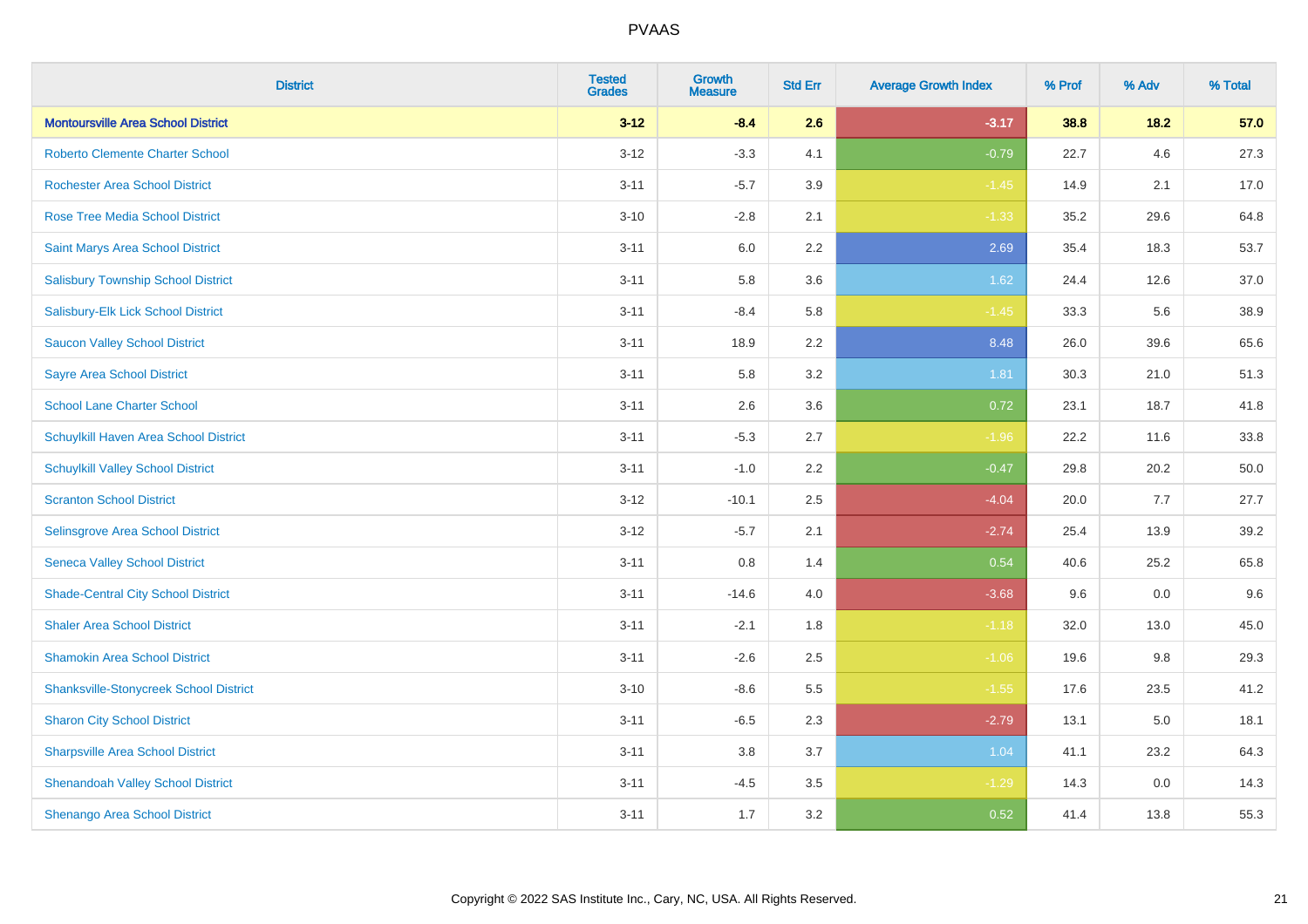| <b>District</b>                            | <b>Tested</b><br><b>Grades</b> | <b>Growth</b><br><b>Measure</b> | <b>Std Err</b> | <b>Average Growth Index</b> | % Prof | % Adv | % Total  |
|--------------------------------------------|--------------------------------|---------------------------------|----------------|-----------------------------|--------|-------|----------|
| <b>Montoursville Area School District</b>  | $3 - 12$                       | $-8.4$                          | 2.6            | $-3.17$                     | 38.8   | 18.2  | 57.0     |
| <b>Shikellamy School District</b>          | $3 - 10$                       | $-8.3$                          | 2.4            | $-3.42$                     | 20.8   | 18.5  | 39.2     |
| <b>Shippensburg Area School District</b>   | $3 - 11$                       | 0.5                             | 1.8            | 0.26                        | 23.5   | 22.8  | 46.3     |
| <b>Slippery Rock Area School District</b>  | $3 - 11$                       | $-3.8$                          | 2.5            | $-1.56$                     | 30.8   | 21.9  | 52.7     |
| <b>Smethport Area School District</b>      | $3 - 12$                       | 5.8                             | 3.8            | 1.52                        | 24.6   | 20.0  | 44.6     |
| <b>Solanco School District</b>             | $3 - 11$                       | 2.2                             | 1.8            | 1.18                        | 27.2   | 15.0  | 42.3     |
| <b>Somerset Area School District</b>       | $3 - 11$                       | $-7.6$                          | 2.4            | $-3.17$                     | 21.0   | 14.5  | 35.5     |
| <b>Souderton Area School District</b>      | $3 - 11$                       | 18.5                            | 1.4            | 12.86                       | 39.2   | 31.2  | 70.4     |
| <b>South Allegheny School District</b>     | $3 - 11$                       | $-0.9$                          | 3.1            | $-0.30$                     | 23.8   | 2.5   | 26.2     |
| South Butler County School District        | $3 - 10$                       | 6.3                             | 2.2            | 2.80                        | 37.8   | 19.2  | 57.0     |
| <b>South Eastern School District</b>       | $3 - 11$                       | $-1.0$                          | 1.8            | $-0.55$                     | 36.4   | 17.1  | 53.5     |
| South Fayette Township School District     | $3 - 11$                       | 6.0                             | 1.8            | 3.33                        | 32.2   | 38.3  | 70.5     |
| South Middleton School District            | $3 - 11$                       | 4.4                             | 2.2            | 1.95                        | 31.1   | 16.4  | 47.5     |
| <b>South Park School District</b>          | $3 - 11$                       | $-8.8$                          | 2.5            | $-3.46$                     | 28.1   | 17.0  | 45.2     |
| South Side Area School District            | $3 - 11$                       | $-0.6$                          | 3.1            | $-0.19$                     | 24.0   | 28.0  | 52.0     |
| <b>South Western School District</b>       | $3 - 12$                       | 2.5                             | 1.7            | 1.48                        | 36.2   | 19.7  | 55.9     |
| South Williamsport Area School District    | $3 - 10$                       | 0.9                             | 3.1            | 0.31                        | 38.4   | 11.6  | $50.0\,$ |
| <b>Southeast Delco School District</b>     | $3 - 10$                       | 3.9                             | 3.5            | 1.12                        | 18.6   | 3.4   | 22.0     |
| <b>Southeastern Greene School District</b> | $3 - 10$                       | $-2.3$                          | 4.4            | $-0.53$                     | 29.0   | 9.7   | 38.7     |
| Southern Columbia Area School District     | $3 - 11$                       | $-8.5$                          | 3.0            | $-2.83$                     | 30.5   | 12.8  | 43.3     |
| <b>Southern Fulton School District</b>     | $3 - 11$                       | $-5.1$                          | 4.0            | $-1.29$                     | 21.7   | 13.0  | 34.8     |
| Southern Huntingdon County School District | $3 - 11$                       | $-5.9$                          | 3.4            | $-1.76$                     | 32.8   | 4.9   | 37.7     |
| <b>Southern Lehigh School District</b>     | $3 - 11$                       | $-4.1$                          | 2.1            | $-1.94$                     | 39.3   | 28.0  | 67.2     |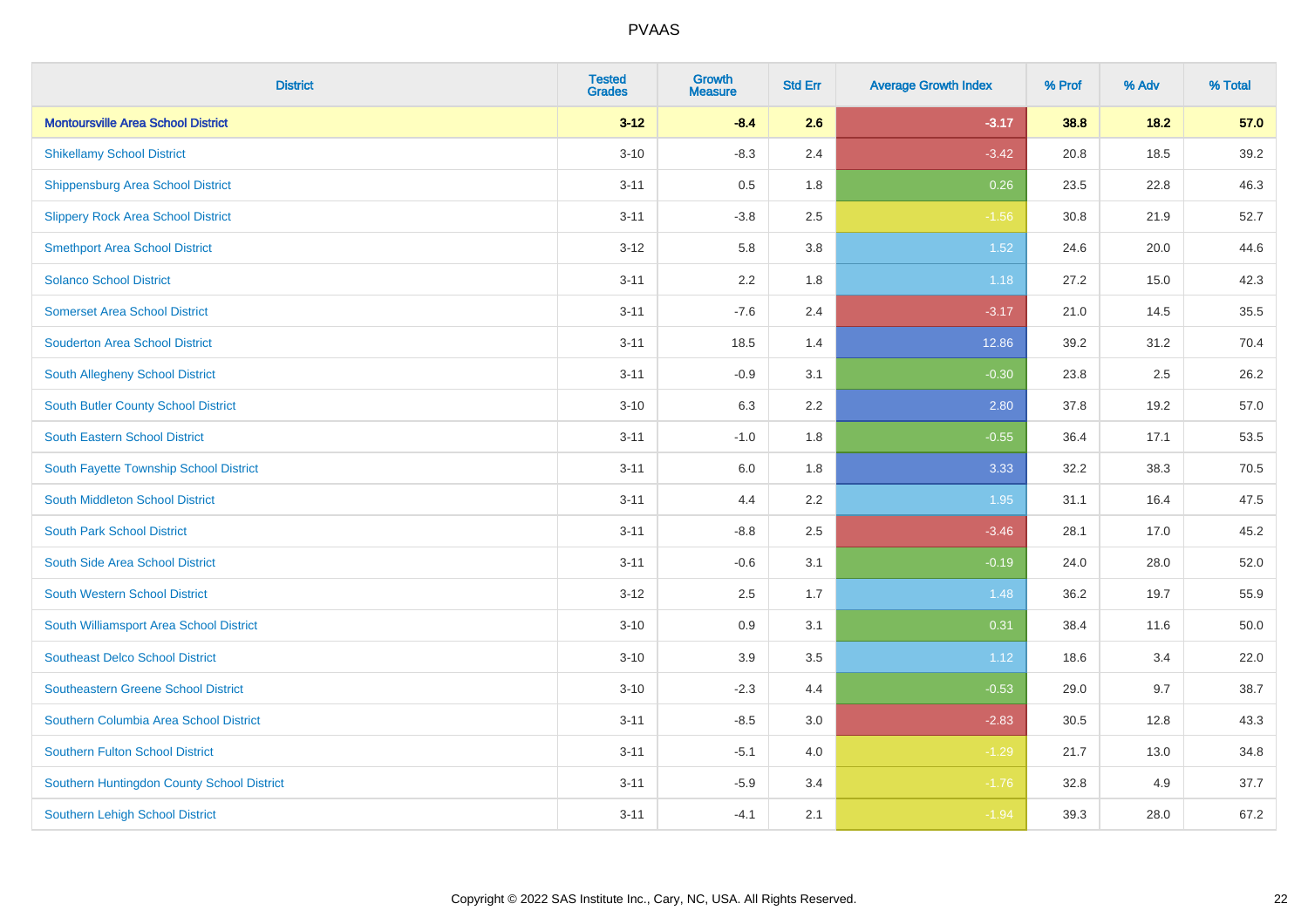| <b>District</b>                              | <b>Tested</b><br><b>Grades</b> | <b>Growth</b><br><b>Measure</b> | <b>Std Err</b> | <b>Average Growth Index</b> | % Prof | % Adv   | % Total |
|----------------------------------------------|--------------------------------|---------------------------------|----------------|-----------------------------|--------|---------|---------|
| <b>Montoursville Area School District</b>    | $3 - 12$                       | $-8.4$                          | 2.6            | $-3.17$                     | 38.8   | 18.2    | 57.0    |
| Southern Tioga School District               | $3 - 11$                       | $-0.1$                          | 2.8            | $-0.03$                     | 26.3   | 10.3    | 36.6    |
| <b>Southern York County School District</b>  | $3 - 11$                       | 15.5                            | 1.8            | 8.48                        | 37.6   | 29.2    | 66.8    |
| <b>Southmoreland School District</b>         | $3 - 11$                       | $-12.5$                         | 3.1            | $-4.04$                     | 33.3   | 15.5    | 48.8    |
| <b>Spring Cove School District</b>           | $3 - 11$                       | 9.1                             | 2.4            | 3.77                        | 31.8   | 25.4    | 57.1    |
| <b>Spring Grove Area School District</b>     | $3 - 11$                       | 3.9                             | 2.0            | 1.90                        | 30.0   | 23.0    | 53.0    |
| <b>Springfield School District</b>           | $3 - 11$                       | 1.2                             | 1.7            | 0.69                        | 31.8   | 25.2    | 56.9    |
| <b>Springfield Township School District</b>  | $3 - 11$                       | $-3.9$                          | 3.1            | $-1.27$                     | 37.2   | 30.8    | 68.1    |
| <b>Spring-Ford Area School District</b>      | $3 - 11$                       | 16.6                            | 1.2            | 14.02                       | 30.4   | 45.3    | 75.7    |
| <b>State College Area School District</b>    | $3 - 11$                       | 24.5                            | 1.3            | 18.59                       | 31.9   | 46.9    | 78.8    |
| <b>Steel Valley School District</b>          | $3 - 11$                       | 11.1                            | 3.3            | 3.33                        | 34.8   | 10.1    | 44.9    |
| <b>Steelton-Highspire School District</b>    | $3 - 11$                       | $-5.3$                          | 3.2            | $-1.65$                     | 13.9   | 0.0     | 13.9    |
| <b>Sto-Rox School District</b>               | $3 - 10$                       | $-7.0$                          | 3.5            | $-1.99$                     | 3.2    | $0.0\,$ | 3.2     |
| <b>Stroudsburg Area School District</b>      | $3 - 11$                       | 7.5                             | 1.6            | 4.70                        | 30.4   | 18.3    | 48.7    |
| <b>Sugar Valley Rural Charter School</b>     | $3 - 11$                       | $-3.6$                          | 3.7            | $-0.98$                     | 10.3   | 0.0     | 10.3    |
| <b>Sullivan County School District</b>       | $3 - 10$                       | 2.5                             | 4.3            | 0.58                        | 43.6   | 7.7     | 51.3    |
| <b>Susq-Cyber Charter School</b>             | $9 - 11$                       | $-3.2$                          | 5.8            | $-0.54$                     | 23.8   | 4.8     | 28.6    |
| <b>Susquehanna Community School District</b> | $3 - 11$                       | $-4.5$                          | 3.8            | $-1.19$                     | 31.9   | 8.8     | 40.7    |
| Susquehanna Township School District         | $3 - 12$                       | 3.9                             | 2.7            | 1.45                        | 19.0   | 13.1    | 32.0    |
| <b>Susquenita School District</b>            | $3 - 11$                       | $-5.9$                          | 2.6            | $-2.28$                     | 30.6   | 13.9    | 44.4    |
| <b>Tacony Academy Charter School</b>         | $3 - 11$                       | $-12.9$                         | 3.3            | $-3.90$                     | 8.6    | 1.4     | 10.0    |
| <b>Tamaqua Area School District</b>          | $3 - 12$                       | 6.5                             | 2.4            | 2.72                        | 34.3   | 17.5    | 51.8    |
| <b>Tech Freire Charter School</b>            | $9 - 11$                       | 0.7                             | 2.5            | 0.27                        | 3.6    | 0.0     | 3.6     |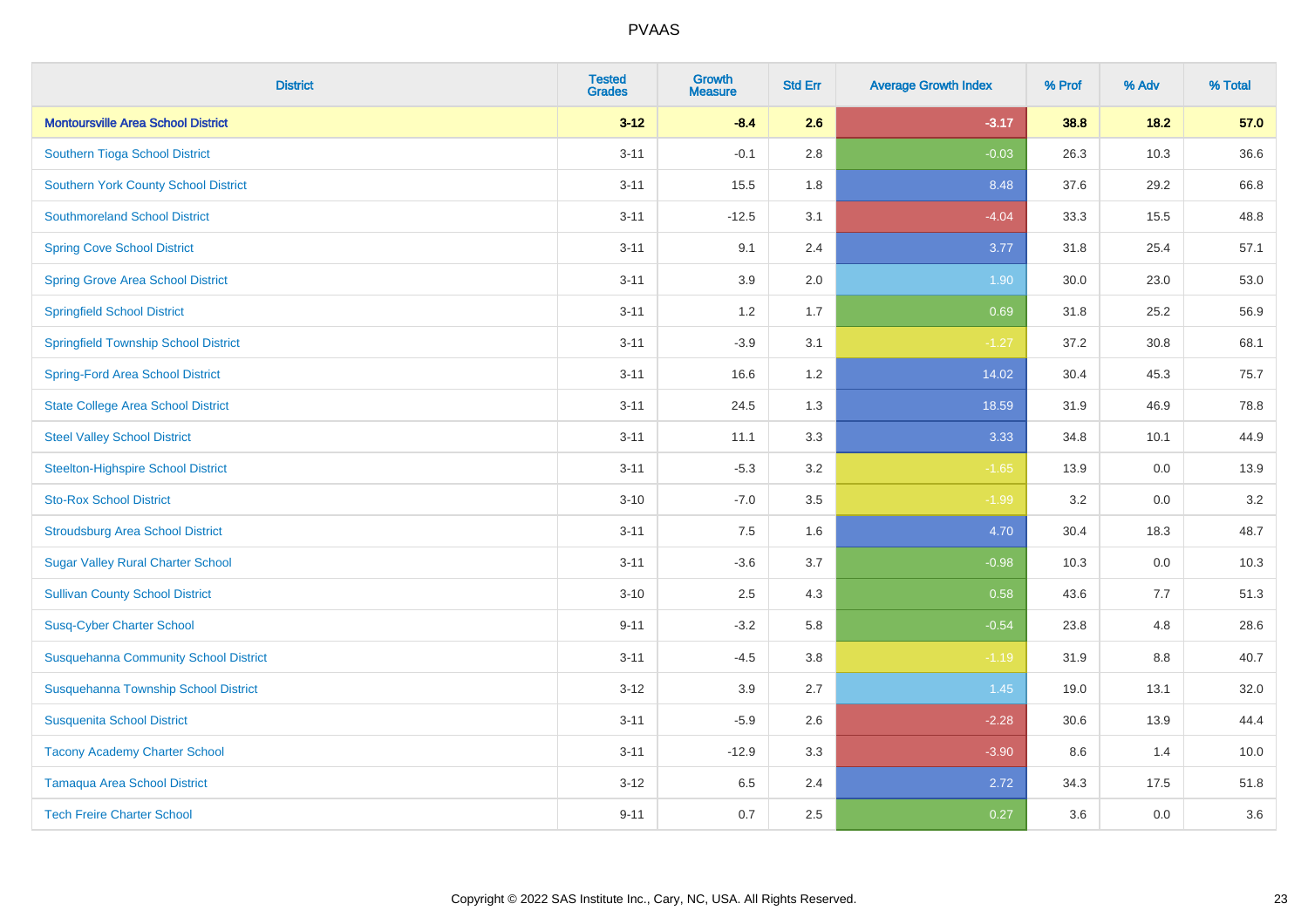| <b>District</b>                               | <b>Tested</b><br><b>Grades</b> | <b>Growth</b><br><b>Measure</b> | <b>Std Err</b> | <b>Average Growth Index</b> | % Prof | % Adv   | % Total |
|-----------------------------------------------|--------------------------------|---------------------------------|----------------|-----------------------------|--------|---------|---------|
| <b>Montoursville Area School District</b>     | $3 - 12$                       | $-8.4$                          | 2.6            | $-3.17$                     | 38.8   | 18.2    | 57.0    |
| <b>Tidioute Community Charter School</b>      | $3 - 11$                       | $0.8\,$                         | 4.4            | 0.19                        | 18.1   | 6.9     | 25.0    |
| <b>Titusville Area School District</b>        | $3 - 11$                       | $-5.0$                          | 2.5            | $-1.98$                     | 26.5   | 6.8     | 33.3    |
| <b>Towanda Area School District</b>           | $3 - 11$                       | $-4.0$                          | 2.6            | $-1.52$                     | 24.8   | $9.9\,$ | 34.8    |
| <b>Tredyffrin-Easttown School District</b>    | $3 - 10$                       | 8.7                             | 2.4            | 3.57                        | 35.2   | 35.8    | 71.0    |
| <b>Trinity Area School District</b>           | $3 - 11$                       | $-8.7$                          | 1.8            | $-4.87$                     | 20.9   | 9.8     | 30.8    |
| <b>Tri-Valley School District</b>             | $3 - 10$                       | $-2.7$                          | 3.9            | $-0.69$                     | 31.0   | 9.5     | 40.5    |
| <b>Troy Area School District</b>              | $3 - 10$                       | $-4.7$                          | 3.2            | $-1.46$                     | 22.8   | 16.5    | 39.2    |
| <b>Tulpehocken Area School District</b>       | $3 - 12$                       | 1.0                             | 4.9            | 0.20                        | 11.5   | 23.1    | 34.6    |
| <b>Tunkhannock Area School District</b>       | $3 - 11$                       | 1.4                             | 2.0            | 0.71                        | 29.8   | 18.1    | 47.9    |
| <b>Turkeyfoot Valley Area School District</b> | $3 - 12$                       | $-15.4$                         | 5.8            | $-2.66$                     | 3.8    | 3.8     | $7.6$   |
| <b>Tuscarora School District</b>              | $3 - 11$                       | 13.4                            | 2.2            | 6.20                        | 37.1   | 26.3    | 63.4    |
| <b>Tussey Mountain School District</b>        | $3 - 12$                       | $-13.0$                         | 3.3            | $-3.93$                     | 11.1   | 3.2     | 14.3    |
| <b>Twin Valley School District</b>            | $3 - 12$                       | $-3.2$                          | 1.9            | $-1.68$                     | 38.8   | 19.8    | 58.6    |
| <b>Tyrone Area School District</b>            | $3 - 12$                       | 29.2                            | 2.3            | 12.86                       | 36.6   | 29.1    | 65.7    |
| <b>Union Area School District</b>             | $3 - 11$                       | $-6.5$                          | 3.8            | $-1.70$                     | 30.6   | 12.2    | 42.9    |
| <b>Union City Area School District</b>        | $3-12$                         | $-8.7$                          | 3.3            | $-2.59$                     | 29.7   | 10.9    | 40.6    |
| <b>Union School District</b>                  | $3-12$                         | 2.5                             | 3.7            | 0.69                        | 17.9   | 10.4    | 28.4    |
| <b>Uniontown Area School District</b>         | $3 - 11$                       | $-2.8$                          | 3.1            | $-0.91$                     | 31.7   | 7.3     | 39.0    |
| <b>Unionville-Chadds Ford School District</b> | $3 - 11$                       | 15.8                            | 1.7            | 9.12                        | 31.2   | 48.0    | 79.2    |
| <b>United School District</b>                 | $3 - 11$                       | 6.3                             | 3.3            | 1.89                        | 38.8   | 16.3    | 55.0    |
| <b>Universal Audenried Charter School</b>     | $9 - 11$                       | $-3.8$                          | 2.5            | $-1.53$                     | 3.0    | 0.5     | 3.5     |
| <b>Upper Adams School District</b>            | $3 - 11$                       | 0.9                             | 2.5            | 0.37                        | 33.0   | 17.0    | 50.0    |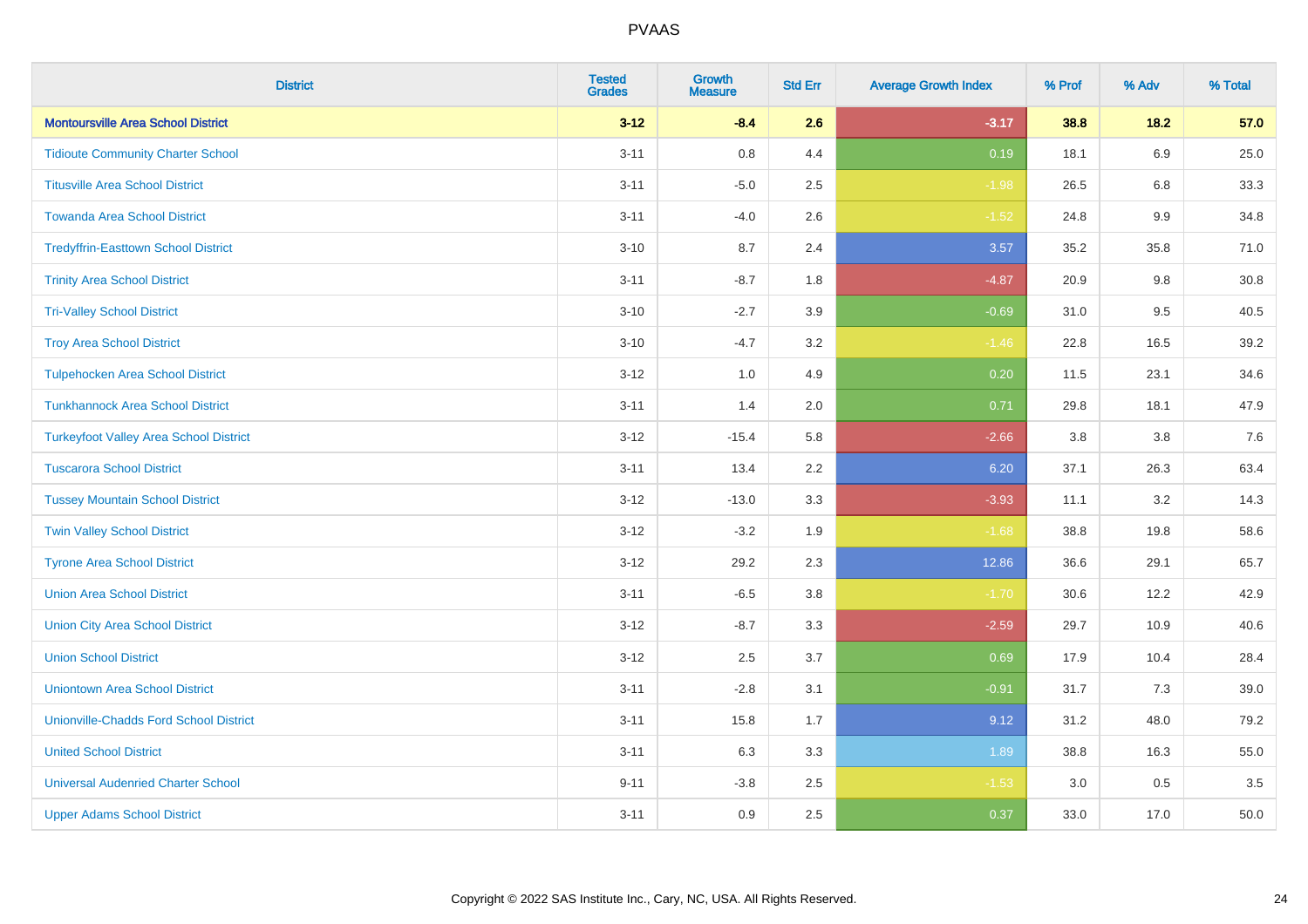| <b>District</b>                                | <b>Tested</b><br><b>Grades</b> | <b>Growth</b><br><b>Measure</b> | <b>Std Err</b> | <b>Average Growth Index</b> | % Prof | % Adv | % Total |
|------------------------------------------------|--------------------------------|---------------------------------|----------------|-----------------------------|--------|-------|---------|
| <b>Montoursville Area School District</b>      | $3 - 12$                       | $-8.4$                          | 2.6            | $-3.17$                     | 38.8   | 18.2  | 57.0    |
| <b>Upper Darby School District</b>             | $3 - 12$                       | 11.2                            | 1.4            | 8.28                        | 23.8   | 11.8  | 35.6    |
| <b>Upper Dauphin Area School District</b>      | $3 - 11$                       | 16.5                            | 5.1            | 3.26                        | 37.5   | 26.8  | 64.3    |
| <b>Upper Dublin School District</b>            | $3-12$                         | 2.1                             | 1.8            | 1.19                        | 34.7   | 30.0  | 64.7    |
| <b>Upper Merion Area School District</b>       | $3 - 11$                       | 14.0                            | 2.0            | 7.15                        | 34.4   | 32.6  | 67.0    |
| <b>Upper Moreland Township School District</b> | $3 - 11$                       | 1.1                             | 2.0            | 0.56                        | 24.8   | 26.6  | 51.3    |
| <b>Upper Perkiomen School District</b>         | $3 - 11$                       | 5.7                             | 1.9            | 3.04                        | 25.4   | 19.9  | 45.4    |
| <b>Upper Saint Clair School District</b>       | $3 - 11$                       | 13.8                            | 1.8            | 7.86                        | 32.2   | 44.5  | 76.7    |
| Urban Pathways 6-12 Charter School             | $6 - 11$                       | $-4.1$                          | 5.7            | $-0.72$                     | 0.0    | 0.0   | $0.0\,$ |
| <b>Valley Grove School District</b>            | $3 - 10$                       | $-4.0$                          | 5.5            | $-0.72$                     | 68.4   | 15.8  | 84.2    |
| <b>Valley View School District</b>             | $3 - 11$                       | 9.3                             | 2.2            | 4.18                        | 26.6   | 23.1  | 49.7    |
| <b>Wallenpaupack Area School District</b>      | $3 - 11$                       | 8.8                             | 2.1            | 4.28                        | 28.5   | 18.9  | 47.4    |
| <b>Wallingford-Swarthmore School District</b>  | $3 - 10$                       | $5.0\,$                         | 2.2            | 2.25                        | 33.3   | 37.1  | 70.4    |
| <b>Warren County School District</b>           | $3 - 11$                       | $-0.1$                          | 1.6            | $-0.06$                     | 26.7   | 9.7   | 36.4    |
| <b>Warrior Run School District</b>             | $3 - 11$                       | 10.5                            | 2.7            | 3.86                        | 34.1   | 16.8  | 50.9    |
| <b>Warwick School District</b>                 | $3 - 11$                       | 21.7                            | 1.8            | 11.76                       | 27.7   | 36.3  | 64.0    |
| <b>Washington School District</b>              | $3 - 11$                       | $-15.9$                         | 2.9            | $-5.44$                     | 12.9   | 1.7   | 14.7    |
| <b>Wattsburg Area School District</b>          | $3 - 11$                       | 1.0                             | 2.7            | 0.36                        | 20.4   | 12.4  | 32.7    |
| <b>Wayne Highlands School District</b>         | $3 - 11$                       | 22.5                            | 2.5            | 9.16                        | 33.8   | 40.4  | 74.2    |
| <b>Waynesboro Area School District</b>         | $3 - 12$                       | 3.0                             | 1.8            | 1.67                        | 26.0   | 23.5  | 49.5    |
| <b>Weatherly Area School District</b>          | $3 - 11$                       | $-5.8$                          | 4.0            | $-1.44$                     | 32.1   | 8.9   | 41.1    |
| <b>Wellsboro Area School District</b>          | $3 - 11$                       | $-6.3$                          | 3.0            | $-2.08$                     | 24.4   | 13.4  | 37.8    |
| <b>West Allegheny School District</b>          | $3 - 12$                       | 8.6                             | 2.0            | 4.34                        | 37.3   | 27.2  | 64.5    |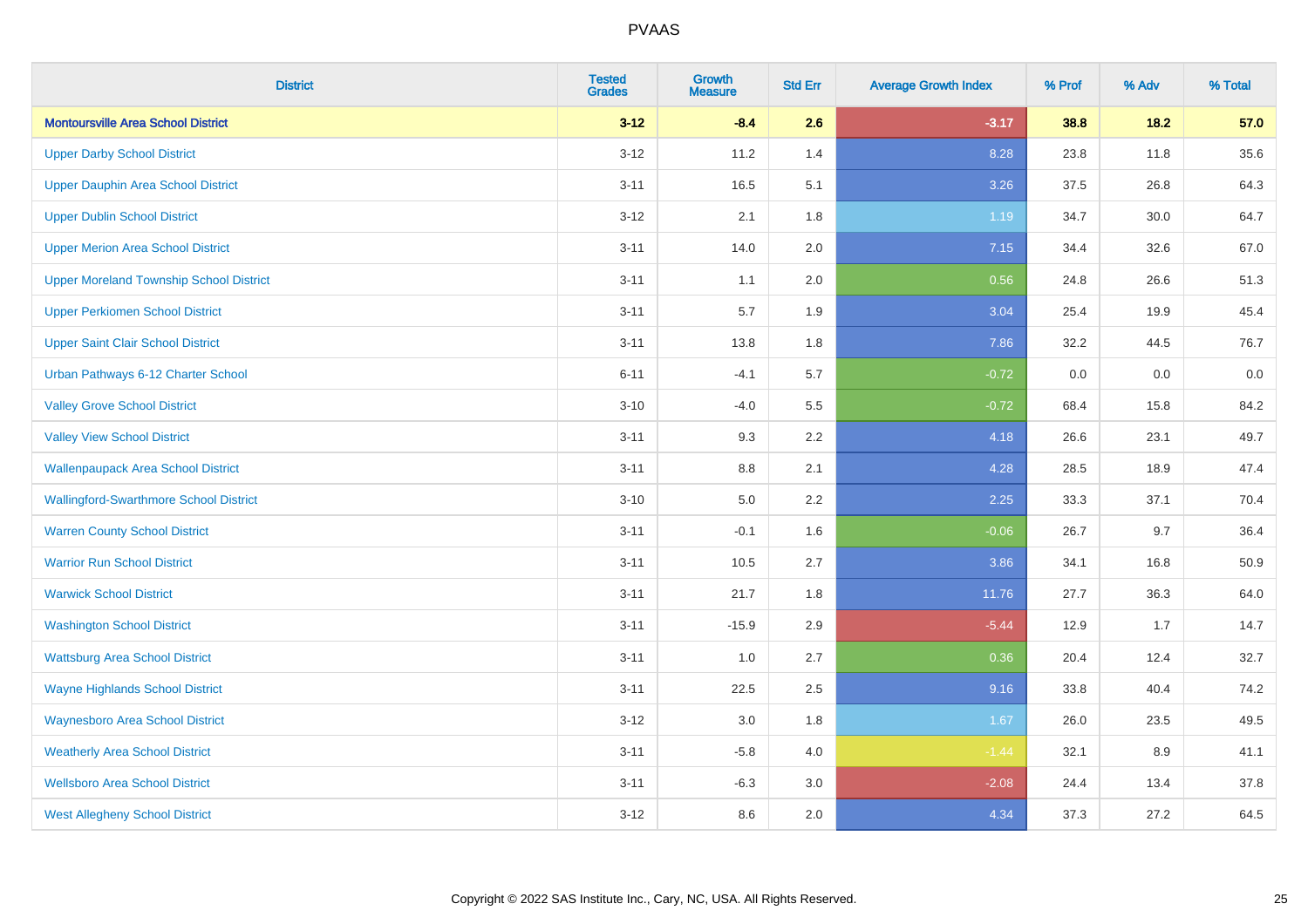| <b>District</b>                                 | <b>Tested</b><br><b>Grades</b> | <b>Growth</b><br><b>Measure</b> | <b>Std Err</b> | <b>Average Growth Index</b> | % Prof | % Adv  | % Total |
|-------------------------------------------------|--------------------------------|---------------------------------|----------------|-----------------------------|--------|--------|---------|
| <b>Montoursville Area School District</b>       | $3 - 12$                       | $-8.4$                          | 2.6            | $-3.17$                     | 38.8   | $18.2$ | 57.0    |
| <b>West Branch Area School District</b>         | $3 - 11$                       | 17.0                            | 3.3            | 5.20                        | 47.1   | 19.1   | 66.2    |
| <b>West Chester Area School District</b>        | $3 - 11$                       | $-2.1$                          | 1.2            | $-1.83$                     | 36.4   | 23.2   | 59.6    |
| <b>West Greene School District</b>              | $3 - 11$                       | $-8.1$                          | 3.9            | $-2.08$                     | 31.0   | 11.9   | 42.9    |
| West Jefferson Hills School District            | $3 - 11$                       | 1.9                             | 1.9            | 0.99                        | 34.8   | 27.3   | 62.1    |
| <b>West Middlesex Area School District</b>      | $3 - 10$                       | $-7.4$                          | 3.5            | $-2.11$                     | 32.0   | 9.6    | 41.6    |
| <b>West Mifflin Area School District</b>        | $3 - 12$                       | $-11.9$                         | 2.5            | $-4.77$                     | 15.9   | 4.0    | 19.9    |
| <b>West Perry School District</b>               | $3 - 11$                       | 11.0                            | 2.3            | 4.76                        | 26.9   | 20.5   | 47.4    |
| <b>West Shore School District</b>               | $3 - 12$                       | 2.2                             | 1.3            | 1.68                        | 31.8   | 15.2   | 47.1    |
| <b>West Side CTC</b>                            | $9 - 10$                       | $-32.0$                         | 3.9            | $-8.16$                     | 5.9    | 0.0    | 5.9     |
| <b>West York Area School District</b>           | $3 - 12$                       | $-9.8$                          | 2.7            | $-3.57$                     | 21.9   | 10.9   | 32.8    |
| <b>Western Beaver County School District</b>    | $3 - 11$                       | $-9.3$                          | 4.2            | $-2.20$                     | 45.1   | 3.9    | 49.0    |
| <b>Western Wayne School District</b>            | $3 - 11$                       | 3.6                             | 2.6            | 1.39                        | 30.8   | 16.2   | 47.0    |
| <b>Westinghouse Arts Academy Charter School</b> | $9 - 10$                       | $-6.0$                          | 3.3            | $-1.81$                     | 20.2   | 8.9    | 29.1    |
| <b>Westmont Hilltop School District</b>         | $3 - 11$                       | $-1.0$                          | 2.8            | $-0.36$                     | 33.3   | 14.7   | 48.0    |
| <b>Whitehall-Coplay School District</b>         | $3 - 11$                       | 11.8                            | 1.7            | 7.06                        | 32.3   | 21.7   | 54.0    |
| <b>Wilkes-Barre Area School District</b>        | $3 - 11$                       | $-12.4$                         | 2.4            | $-5.18$                     | 14.2   | 3.7    | 17.9    |
| <b>William Penn School District</b>             | $3 - 12$                       | 7.0                             | 1.9            | 3.61                        | 14.0   | 7.2    | 21.3    |
| <b>Williams Valley School District</b>          | $3 - 11$                       | 2.6                             | 3.7            | 0.69                        | 17.0   | 5.1    | 22.0    |
| <b>Williamsburg Community School District</b>   | $3 - 11$                       | $-16.9$                         | 4.1            | $-4.14$                     | 22.4   | 0.0    | 22.4    |
| <b>Williamsport Area School District</b>        | $3 - 11$                       | $-11.7$                         | 1.4            | $-8.29$                     | 18.2   | 10.5   | 28.7    |
| <b>Wilmington Area School District</b>          | $3 - 11$                       | 11.1                            | 3.3            | 3.37                        | 29.8   | 26.2   | 56.0    |
| <b>Wilson Area School District</b>              | $3 - 11$                       | $-0.3$                          | 2.4            | $-0.12$                     | 35.4   | 14.6   | 50.0    |